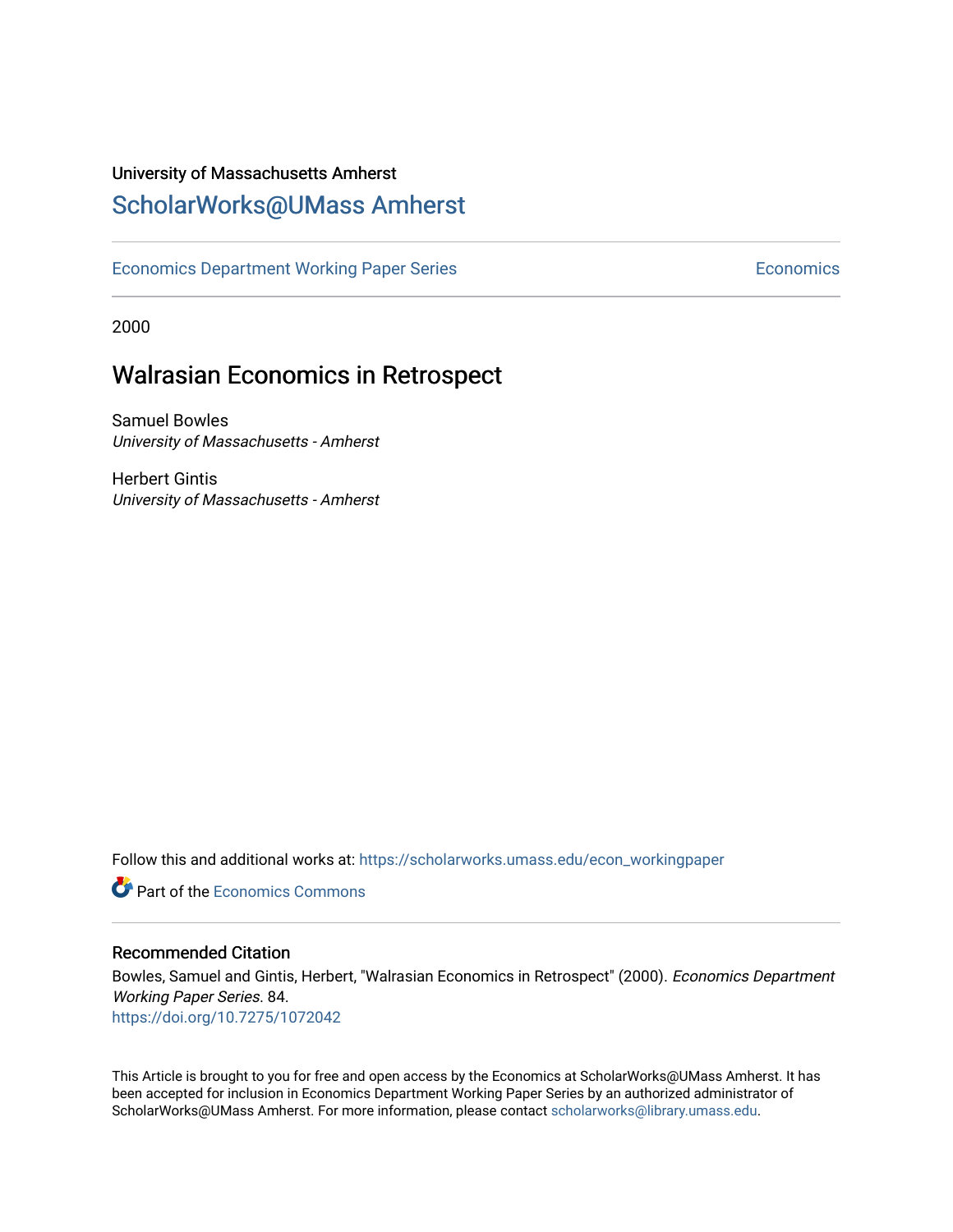#### **WALRASIAN ECONOMICS IN RETROSPECT**∗ **Department of Economics University of Massachusetts Amherst, Massachusetts, 01003**

Samuel Bowles and Herbert Gintis

February 4, 2000

#### **Abstract**

Two basic tenets of the Walrasian model, behavior based on self-interested exogenous preferences and complete and costless contracting have recently come under critical scrutiny. First, social norms and psychological dispositions extending beyond the selfish motives of *Homo economicus* may have an important bearing on outcomes, even in competitive markets. Second, market outcomes depend on strategic interactions in which power in the political sense is exercised. It follows that economics must become more behavioral and more institutional. We can return to these themes of the classical tradition, now equipped with more the powerful mathematical tools developed over the past century.

<sup>∗</sup>For publication in the *Quarterly Journal of Economics*. We would like to thank Kenneth Arrow, Robert Barro, Larry Blume, Ernst Fehr, Nancy Folbre, Karla Hoff, Robert Solow, Alessandro Vercelli, Elisabeth Wood, and the editors of this *Journal* for helpful comments, and the MacArthur Foundation for financial support. Themes touched on here are developed at length in Gintis [2000] and Bowles [2001].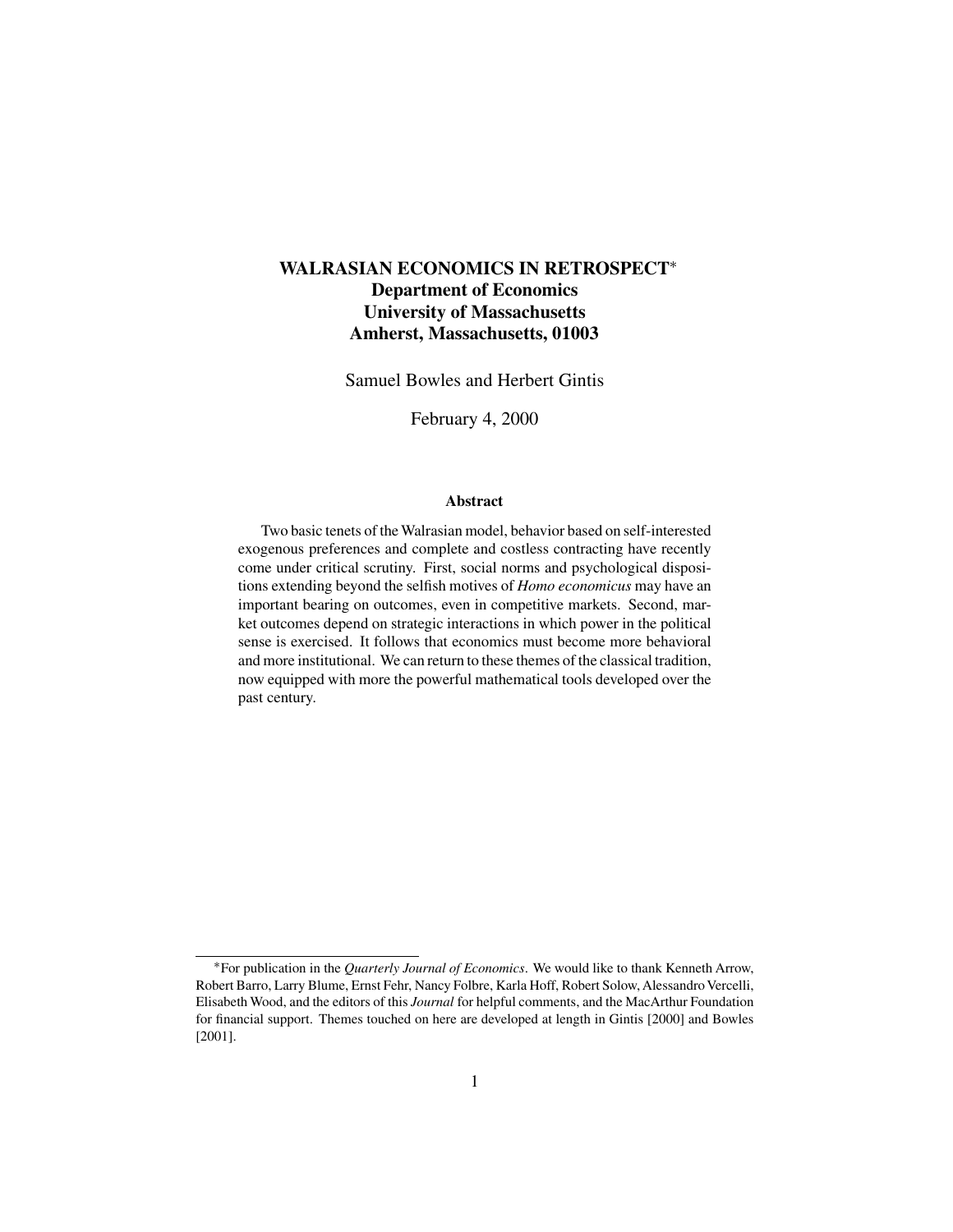#### **I. Introduction**

What do we know that a century ago Alfred Marshall did not?

Marshall's *Principles*, first published in 1890, became the 'Samuelson' of an entire generation of English-speaking economists, and bristles with ideas anticipating late 20th century economics. Marshall's text touches on increasing returns, now central to endogenous growth theory, the importance of non-selfish motives and other preferences that are unknown to *Homo economicus*, now staples of behavioral and experimental economics, and the relevance of the biological (rather than "mechanical") analogies, now key elements in the burgeoning field of evolutionary game theory.

But Marshall failed to make much of these modern ideas, and as the century progressed, his insightful but frumpy Victorian economics was supplanted by a more elegant and thoroughly continental Walrasian model that dropped them altogether. Two basic tenets of this model, behavior based on self-interested exogenous preferences and complete and costless contracting, underpin the distinctive analytical results of what came to be known as neoclassical economics. They also influenced the subject matter of "political economy," which soon was to drop the adjective and become "the relationship between given ends and scarce means…" to use Lionel Robbins [1935] famous phrase.

The reader who doubts the centrality of these tenets might consider, for instance, how different post-World War II textbooks would have looked had they addressed, as the standard case, individuals with socially formed, and not always selfish, preferences, whose exchanges are governed by incomplete contracts requiring strategic interaction in markets that need not clear in competitive equilibrium.

The Walrasian assumptions about preferences and contracting have recently come under scrutiny, and now command less assent than in the days when the Marshallian variant of neoclassical economics was rejected in favor of Walrasian wisdom. We here explore recent contributions to economic theory that attempt to correct the weaknesses of Walrasian economics. The lack of realism of the complete contracting assumption is hardly in doubt, and we will do little more than mention the now familiar consequences of the failure of this Walrasian assumption, among them the fact that competitive equilibria may be Pareto-inefficient, and include credit constrained borrowers and unemployed (or misemployed) workers unable to make the transactions they desire at the going rates of interest and wages. We will focus instead some unexpected implications of abandoning the familiar terrain of complete contracts.

The first implication (Section II) is that where some aspect of an exchange is not subject to a costlessly enforceable contract, social norms and psychological dispositions extending beyond the selfish motives of *Homo economicus* may have an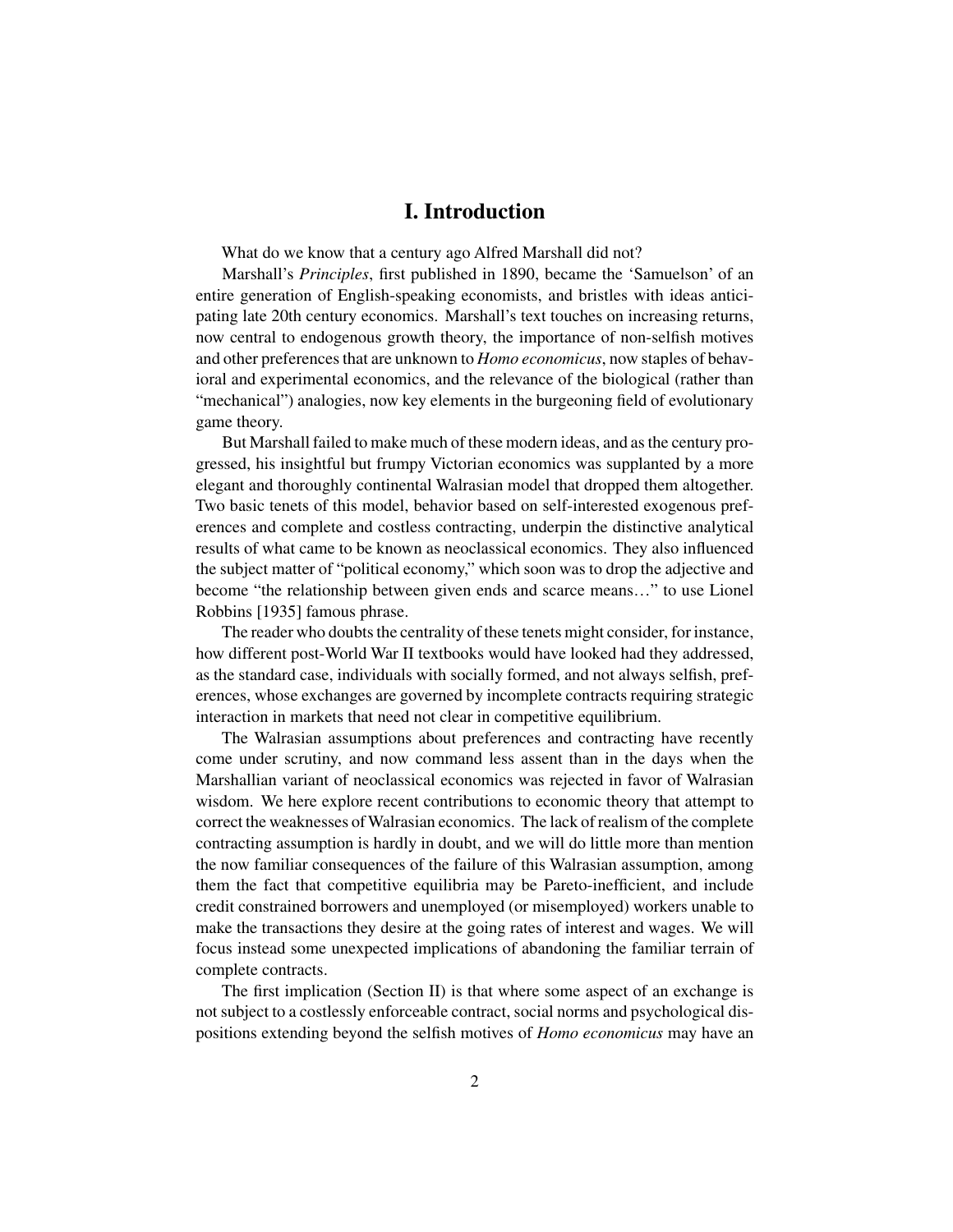important bearing on outcomes, even in competitive markets. The second implication (Section III) is that market outcomes depend on strategic interactions in which something akin to 'power' in the political sense is exercised. Where contracts are complete, as Oliver Hart remarked, there is nothing for power to be *about*, but where much remains to be determined after the handshake, the institutional details of the exchange process determine the strategic opportunities and effectiveness of the parties concerned. The result of these two consequences of incomplete contracts is that economic analysis must become more social and psychological in its treatment of the human actor, more institutional in its description of the exchange process, yet no less analytical in its model-building and no less dedicated to the construction of general equilibrium models. In Section IV we discuss the problem of public policy and institutional design, observing that we must judge policies and institutions not by how closely they approximate the assumptions of the fundamental theorems of welfare economics, but rather according to their ability to function effectively in the second-best world of ineradicable state and market failures. Section V suggests that Walrasian economics was a detour, avoiding the hard problems in economic theory and failing to elucidate the central issues of policy and institutional design. We close with some thoughts on the challenge of acquiring and teaching the economists'craft.

#### **II. Individual Behavior and its Evolution**

In the opening pages of the *Principles*, Marshall dismissed the idea that economics should model the individual as a selfish calculating machine. "Attempts have been made," he wrote in the preface of the first edition

to construct an abstract science with regard to the actions of an 'economic man' who is under no ethical influences and who pursues pecuniary gain warily and energetically, but mechanically and selfishly. But they have not been successful…

adding "nor even thoroughly carried out"—acknowledging that the economic man of neoclassical theory, though calculating and selfish, was also a perfect gentleman, for whom a handshake was a handshake and who thus would not consider behaving opportunistically by shirking on the job, defaulting on a loan, or otherwise taking advantage of contractual incompleteness, simply because it suited him to do so.

Instead of the abstract 'economic man'of Walrasian theory, Marshall advocated empirically-based assumptions concerning the heterogeneous but "regular" behaviors and cognitive orientations of members of distinct social groups (among which were women, about which Marshall's views were anything but modern). He also stressed that these behavioral regularities are shaped by the economic circumstances under which they live and work. The third sentence of the *Principles* states that: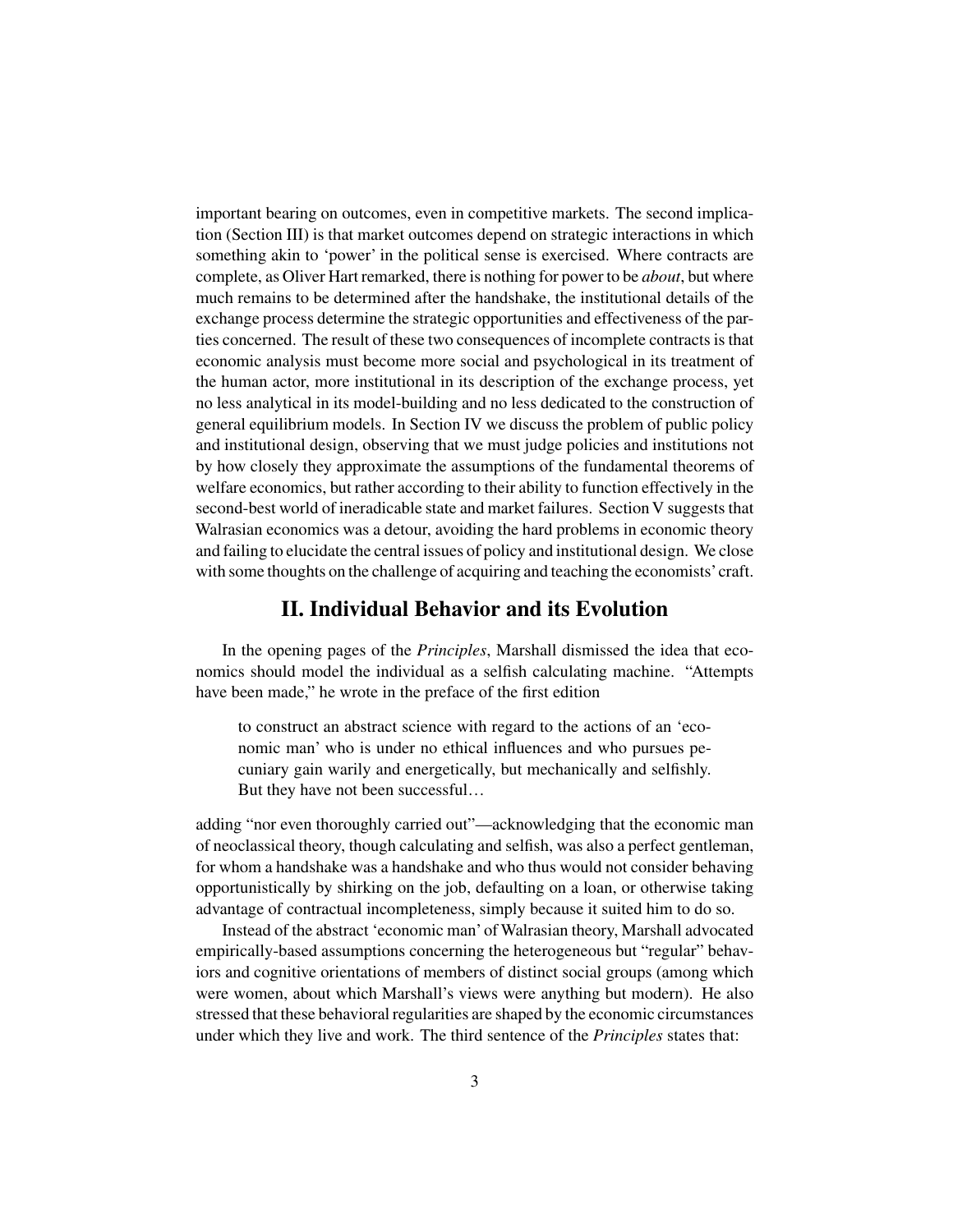…man's character has been moulded by his everyday work and the material resources which he thereby procures more than by any other influence unless it be that of religion…

and later on the same page he adds an idea taken from Smith, that

his character is formed by the way he uses his faculties in his work, by the thoughts and feelings which it suggests, and by his relations to his associates in work, his employers or his employees.

Subsequent generations, however, were ushered past these guideposts and offered an analytically more tractable but empirically ungrounded conception of human behavior. The economic man known to students of Walrasian economics acts on the basis of preferences that are self-regarding—excluding such intrinsic values as altruism, fairness, and vengeance—and are defined over a restricted range of outcomes—excluding honesty as well as concerns about the *process* rather than simply the *outcome* of exchange *per se*.

This view has always had its critics, of course, from the sociological insights of Thorstein Veblen concerning conspicuous consumption through the attempts of James Duesenberry to explain consumption/savings patterns in terms of "keeping up with the Jones'," to John Kenneth Galbraith's notion that consumer tastes are created by advertising. Doubtless the most recognized of such critics is Herbert Simon, whose concept of "bounded rationality" has motivated considerable research in institutional economics, most notably in the work of Oliver Williamson. In addition Armen Alchian [1950] and Gary Becker [1962] wrote pioneering papers on how what would now be called adaptive agents—namely firms and consumers with limited cognitive capacities—might give rise to competitive market outcomes similar to those of fully informed utility-maximizing agents.

Yet, until recently these critics induced few economists to go beyond the conventional notion of preferences in the Walrasian model. Human capital theory in the 1950s and 1960s, and the economics of education in the ensuing years might have been the occasion for a sustained investigation of how social institutions shape preferences and human character. But the pioneers of this field preferred to leave the ancient *de gustibus non est disputandem* canon undisturbed. Our dissenting view, presented in Gintis [1972] and Bowles and Gintis [1975,1976], had little impact within economics.

At an accelerating pace over the closing fifteen years of this century, however, an empirically-grounded view of economic behavior—one increasingly subject to analytical modeling—*has* arisen to challenge the *Homo economicus* of the Walrasian model, amending and augmenting the conventional view, as it happens along the lines suggested by Marshall. The approach draws on insights and empirical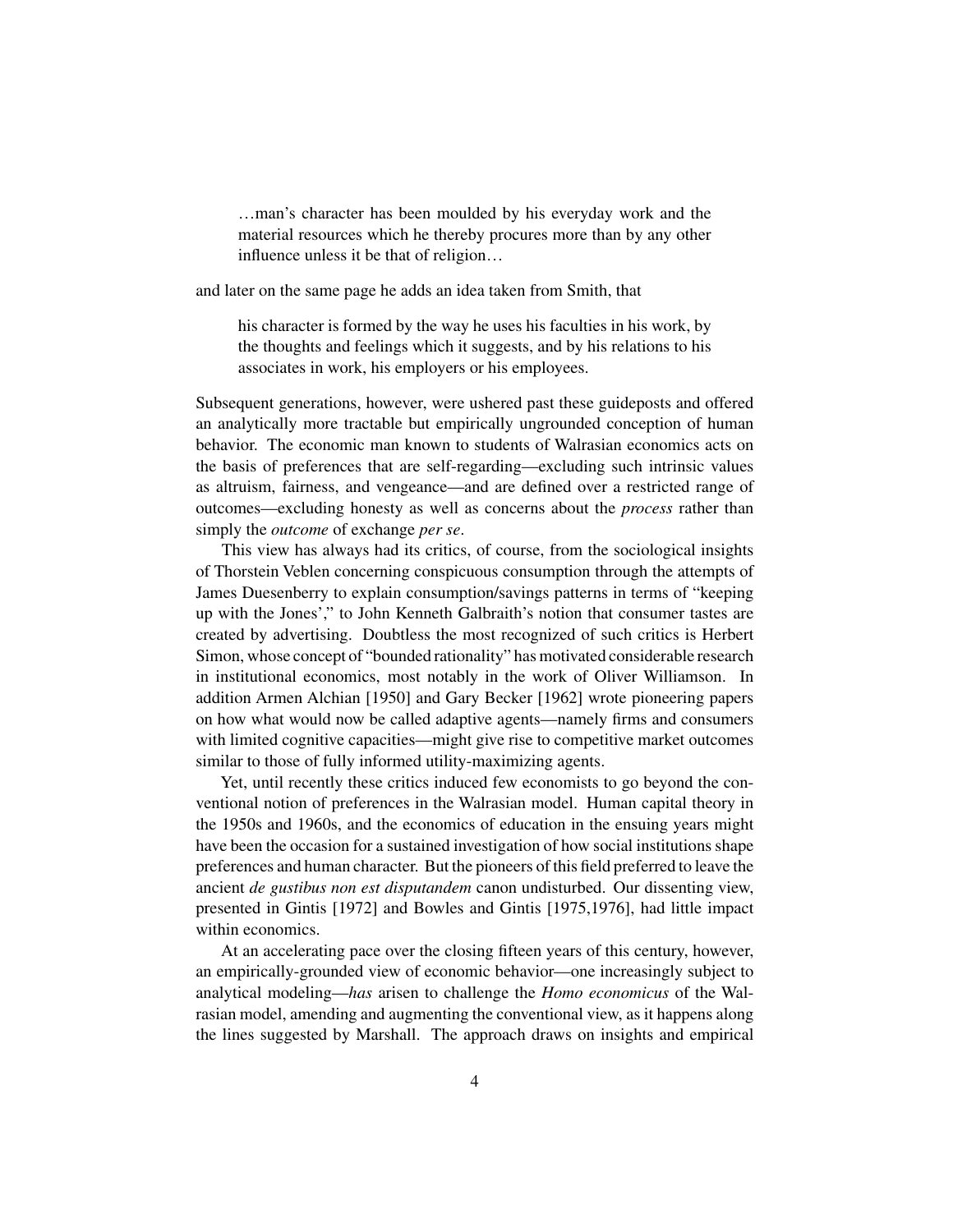results from biology, psychology, sociology and experimental economics. We refer to the approach as 'behavioral,' for lack of a better term. The primary contribution of the behavioral approach to economics is to understanding the diversity and context-dependent nature of human preferences, how elements of this repertoire of preferences become salient in particular strategic interactions, how they have evolved over the long run, and how individuals form the beliefs which along with their preferences explain what people do. The behavioral approach is not a critique of optimizing subject to constraints. It takes for granted that people are purposeful and have reasons for what they do—although it recognizes that individuals may have internal conflicts and time-inconsistent preferences. Rather, it challenges conventional accounts of the content and origins of preferences. Important early contributions here include Akerlof [1984], Tversky and Kahneman [1974], and Kahneman, Knetch and Thaler [1986].

Everyday observation as well as introspection suggests that other-regarding and process-regarding preferences may be important in explaining behavior. Experimental evidence confirms these impressions. The commonly observed rejection of substantial positive offers in ultimatum games is an example. The ultimatum game pairs subjects (usually anonymously) one being randomly designated the "responder," the other the "proposer." The proposer is provisionally awarded a sum of money with instructions to divide it between proposer and responder. If the responder accepts the offer, the responder gets the proposed portion, and the proposer keeps the rest. If the responder rejects the offer both get nothing. The prediction based on conventional preferences is, of course, that the proposer, knowing that the responder will accept any positive offer as preferable to nothing, will offer the smallest possible positive amount, which will be accepted.

But in experiments conducted in the United States, Japan, Israel, Europe, Russia, China and Indonesia the vast majority of proposers offer between 40 and 50 percent of the pie, and offers lower than 30 percent of the pie are often rejected [Camerer and Thaler 1995, Güth and Tietz 1990, Roth, Prasnikar, Okuno-Fujiwara and Zamir 1991]. These results have occurred in experiments with stakes as high as three months' earnings, and they are unlikely to reflect subjects' misunderstanding of the game, as they have been replicated for repeated one shot play. We have recently replicated these experimental results in a number of hunter-gatherer, pastoral, and other simple societies [Boyd, Henrich, Bowles, Fehr and Gintis, forthcoming; Henrich, 2000].

The substantial offers made by proposers need not imply an ethic of fair division. They could be due to the prudence of self-interested proposers anticipating rejection of low offers. But self-regarding motives can hardly explain the respondents' common rejection of substantial offers. We are persuaded by the interpretation of these results as reflecting *strong reciprocity*, namely a propensity to reward those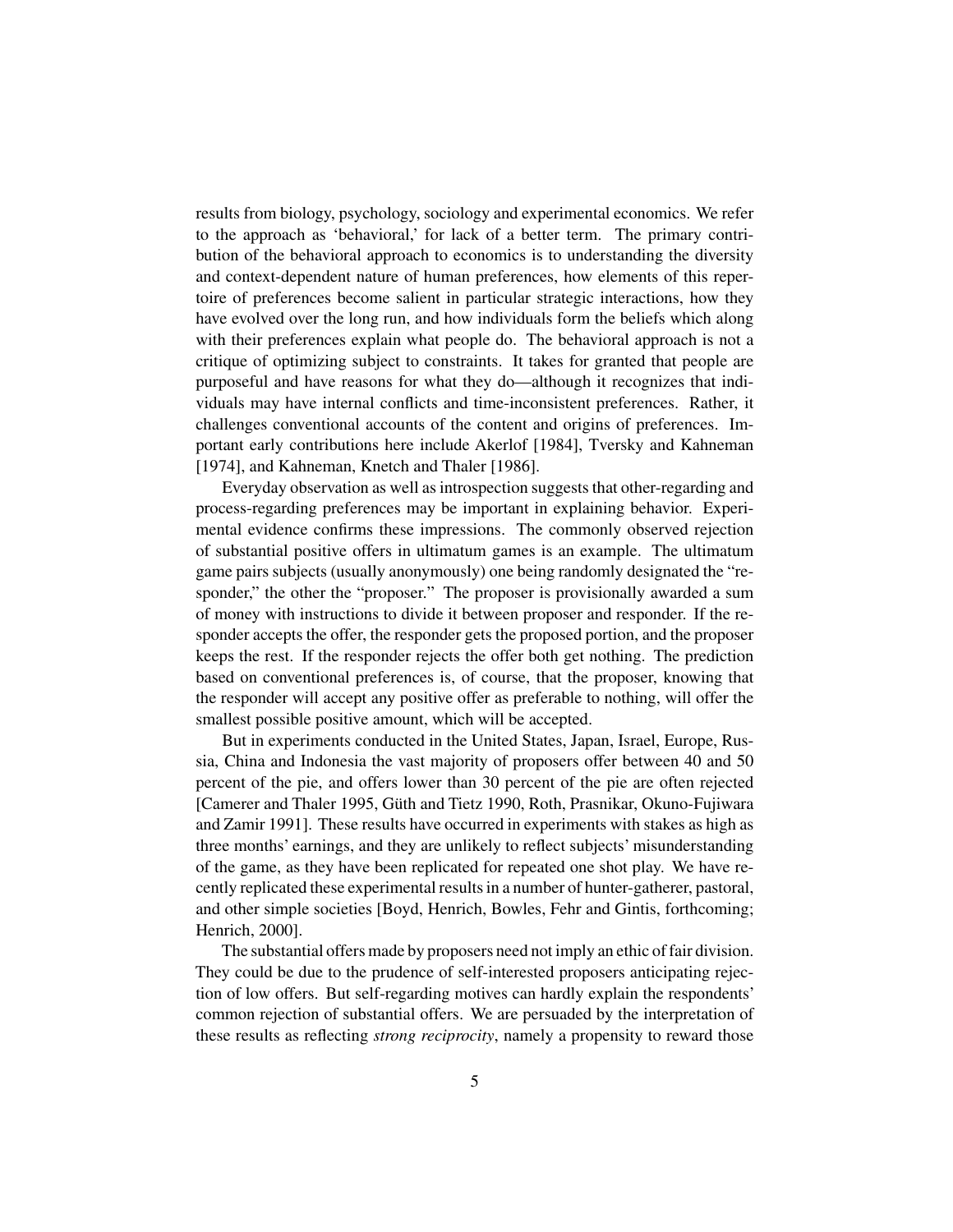who have behaved cooperatively and correspondingly to punish those who have violated norms of acceptable behavior, even when reward and punishment cannot be justified in terms of self-regarding, outcome-oriented preferences.

Strong reciprocity is unlike the self-serving kindness of reciprocal altruism studied by biologists [Trivers 1971], popularized by the success of tit-for-tat in Axelrod's simulation tournaments [Axelrod 1984], and embodied in cooperationinducing 'trigger strategies' in the theory of repeated games. The key difference is that strong reciprocity is not rewarded by higher payoffs in subsequent play and hence is not readily explained by outcome-oriented behavior. By contrast, reciprocal altruism, tit-for-tat, and cooperation in repeated games are fully consistent with conventional self-regarding preferences. Strong reciprocity also differs from the simple altruism studied by Becker [1981], Barro [1974], Hamilton [1975] and others, as it is conditional on the norm-observing behaviors of others. While unconditional altruism describes some observed behaviors among family members and intimates (though rarely of the complete form assumed by Barro and Becker) and it is sometimes extended to strangers, we find little evidence, experimental or other, of its generality as a robust and widespread motive among non-kin, especially by comparison with strong reciprocity.

Additional experimental evidence for the importance of strong reciprocity comes from public goods games in which subjects engage in costly punishment of noncontributors even on the final round of the game, where the possibly self-interested objective of improving the behavior of the slackers cannot be germane [Ostrom, Walker and Gardner 1992, Fehr and Gächter 1999]. Corroborating evidence is to be found in sources ranging from descriptive accounts of collective action and vendettas to anthropological studies of norm enforcement in social groups lacking states, such as foraging bands [Boehm 1993].

A remarkable regularity in these experimental results is the substantial effect on subjects' behaviors induced by ostensibly irrelevant differences in experimental protocols. Hoffman and her collaborators varied two aspects of the experimental environment of the ultimatum game: proposers either won their position by doing well on a trivia quiz or were randomly assigned, and their relationship to their game partner was either described as an "exchange" (with prices elicited by the experimenter) or simply as "divide \$10" [Hoffman, McCabe, Shachat and Smith 1994]. Despite the fact that the experimental situation was otherwise identical, the "earned status" plus "exchange" combined experimental condition protocol yielded significantly smaller offers. Blount [1995] found that respondent rejection rates fall dramatically when they are told that the offers are generated by a computer rather than a person, suggesting that the desire to punish a norm-violator, not simply rejecting a bad deal, is at work. The importance of context in cueing behaviors is further suggested by the fact that defection rates in the prisoners dilemma game are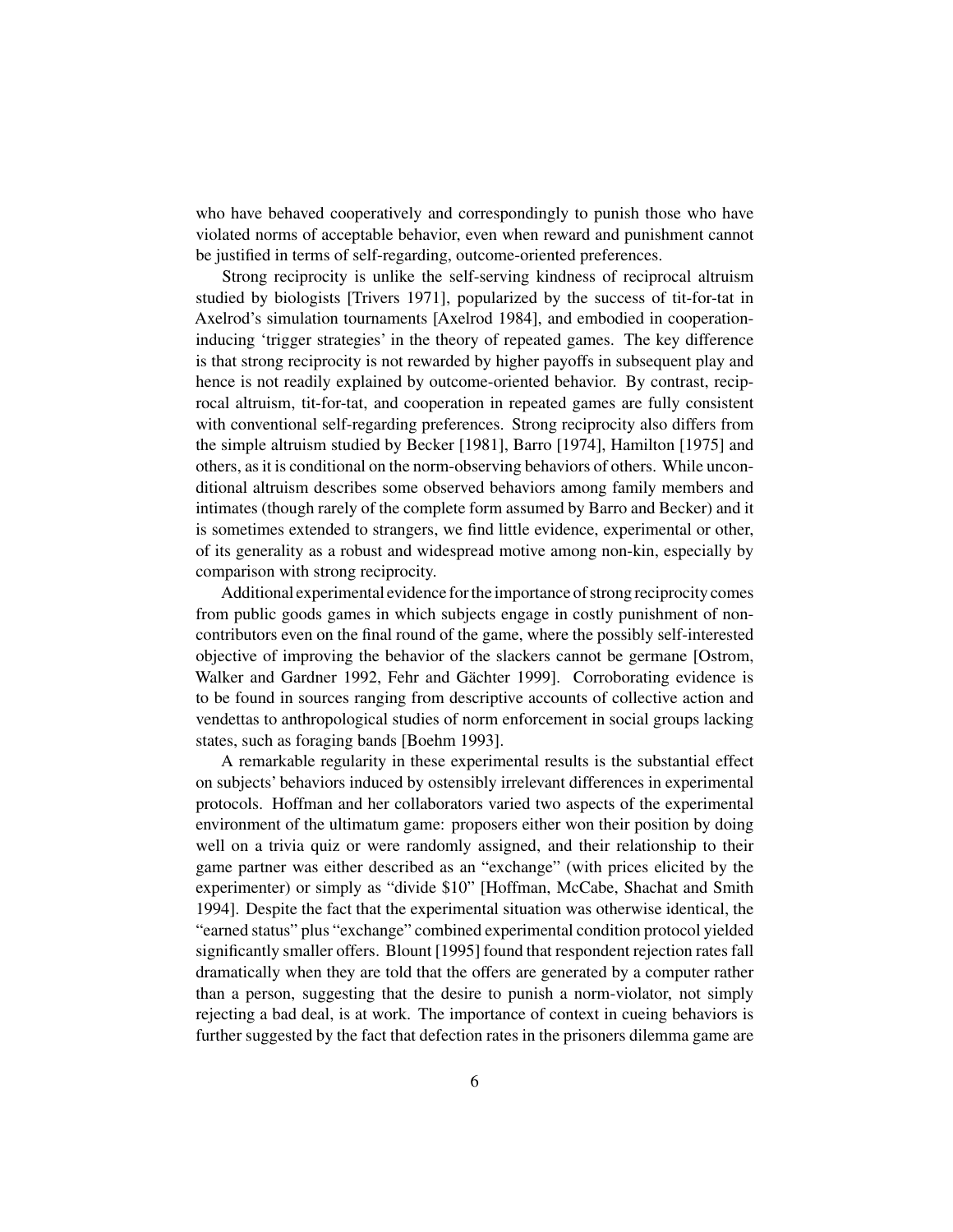substantially higher if the game is explained to subjects as the "Wall Street Game" rather than the "Community Game" [Ross and Ward 1996].

Economic behaviors are apparently strongly affected by what *Homo economicus* would consider irrelevant details. In some experiments, anonymity generates behaviors differing from those induced by more personal settings, even when the subjects are very unlikely ever to meet again. Communication, a reduction in social distance among experimental subjects, or other conditions contributing to group identity increases contributions in public goods games [Sally 1995, Ledyard 1995, Dawes, Van de Kragt and Orbell 1988] and induces cooperative play in prisoner's dilemma interactions [Kollock 1997]. Gächter and Fehr [1999] find that in a public goods interaction even brief experimentally induced familiarity among subjects enhances the impact of social approval incentives. Combining familiarity and the public revelation of one's contributions leads to a significant increase in prosocial behavior.

Extending the behavioral foundations of economic theory cannot be done on the basis of experiments alone, of course. We do not know whether experimental results are robust indicators of behavioral traits in real world situations [Loewenstein 1999]. Do those who reject low offers in ultimatum games also vote for programs that would more equally distribute income? Are defectors in the prisoners dilemma experiments less cooperative in the community or workplace? There is some evidence that experimental subjects who display trust in the laboratory also are more willing to engage in trusting behaviors in their daily lives [Glaeser, Laibson, Scheinkman and Soutter 1999]. The experimental results are suggestive, however, in that they often document behaviors that, if common in real life, would resolve widely recognized anomalies within the conventional preference paradigm. Included are such basic behaviors as voting, self-destructive revenge, and the vagaries of support and opposition among the well-off for income transfers to the poor [Fong 2000, Bowles and Gintis 2000].

It appears, then, that concerns about others and about the processes generating economic results—sometimes codified as ethical norms—are important sources of behavior, and that behavior is often context-specific. It follows that because economic institutions shape the structure of social interactions, they also differ in the types of situation-specific behaviors that they may motivate. Moreover, anthropological and social psychological evidence, some of it summarized in Bowles [1998], suggests that behavioral orientations are learned under the influence of economic institutions, are generalized to other non-economic areas of social life, and persist from generation to generation.

Economic institutions shape preferences by influencing who interacts with whom, who performs which tasks, and with which behaviorally-conditioned payoffs. As Gintis [1972] and Becker [1996] have stressed, individuals often deliber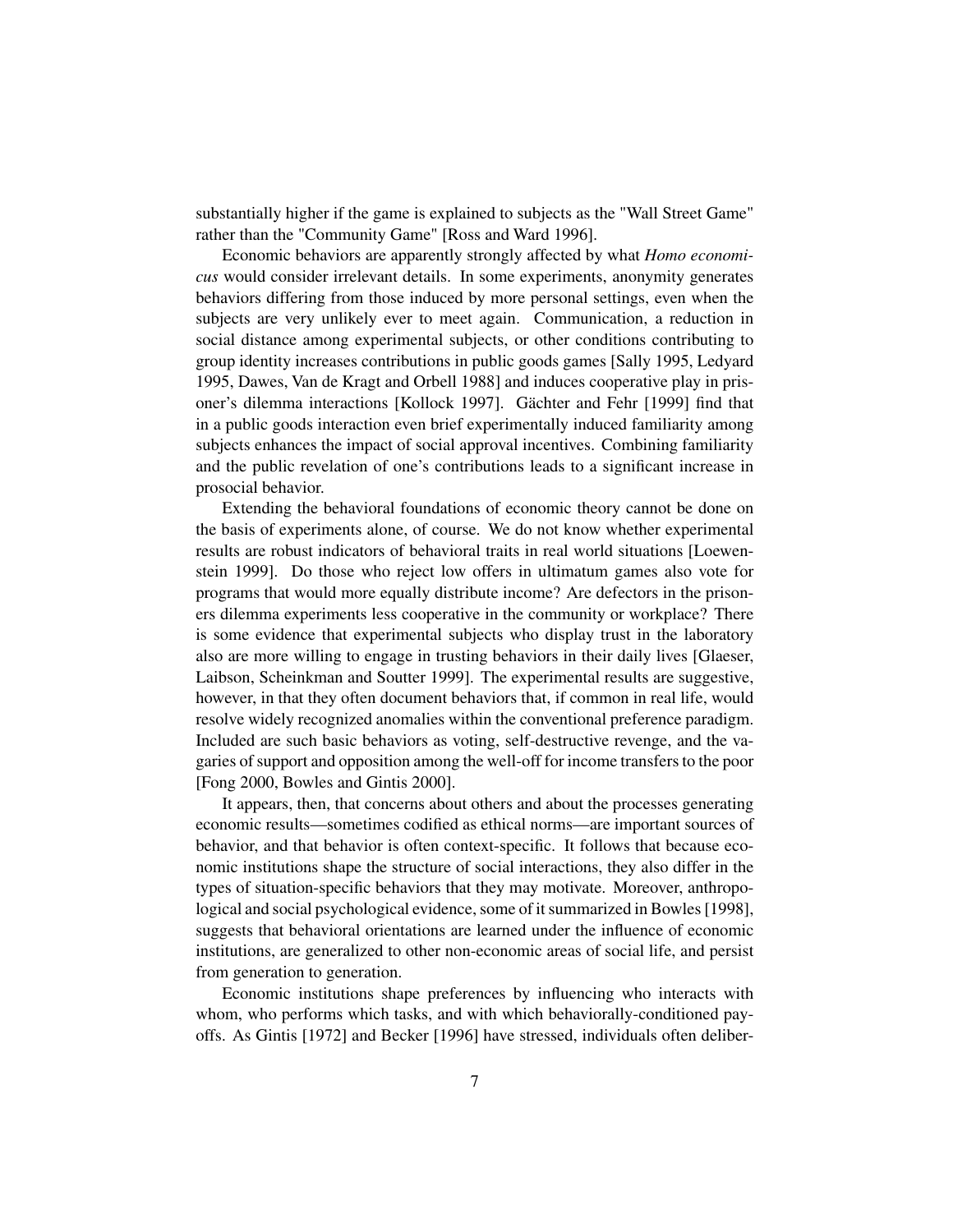ately alter their preferences, adopting the traits of their happier and more successful neighbors, for example. But in addition to such conscious processes, preference change often works *sub rosa* through psychological mechanisms of dissonance reduction or conformism. Examples include studies from both simple and advanced societies on the effects of the ways that adults make their living on child rearing practices and values and on general psychological makeup [Barry III, Child and Bacon 1959, Kohn 1969, Edgerton 1971, Kohn et al. 1990]. The importance of the nonintentional aspect of cultural updating differentiates our approach from Becker's [1996] valuable contribution on the deliberate alteration of one's preferences.

Those who doubt the importance of strong reciprocity sometimes claim that nonselfish human motivations could not have evolved under the influence of Darwinian natural selection, and hence are likely to be of limited importance. But while the evolution of a genetically transmitted altruism (the most studied case) is indeed unlikely, the skeptic's claim is uncompelling. First, preferences are the result of cultural as well as genetic inheritance and one can demonstrate that *prosocial traits* (i.e., traits that are non-selfish and promote the well being of others) could have evolved under the joint influence of cultural and genetic transmission [Boyd and Richerson 1985, Sober and Wilson 1998, Bowles and Gintis 1998]. And second, highly developed human capacities for insider-outsider distinctions and cultural uniformity within communities greatly increase the likely importance of group selection of genetically transmitted traits and hence the evolutionary viability of group-beneficial traits. Indeed, for reasons presented in Bowles and Gintis [1998], it is plausible that strong reciprocity and the other behavioral orientations we have described could have evolved by this route.

This evolutionary approach to preferences sees human behavior as the result of individuals' adherence to behavioral rules that have proven successful by comparison with other behavioral rules and which as a result replicated and hence diffused throughout populations [Cavalli-Sforza and Feldman 1981, Boyd and Richerson 1985, Durham 1991]. The context-specific and diverse human behaviors we seek to understand are the result of the repertoires of these behavioral rules which have proven evolutionarily robust (which is not to say 'socially optimal'). This approach displaces attention from cognitive and affective dispositions of individuals to the behavioral rules themselves and how they both replicate over time and combine in complicated ways to explain how people behave in particular situations.

#### **III. Contracts and Social Structure**

While Marshall's neglected endorsement of an empirically-based approach to economic behavior now commands considerable assent, little in his writings, or for that matter in the writings of the founders of the Walrasian model, anticipates the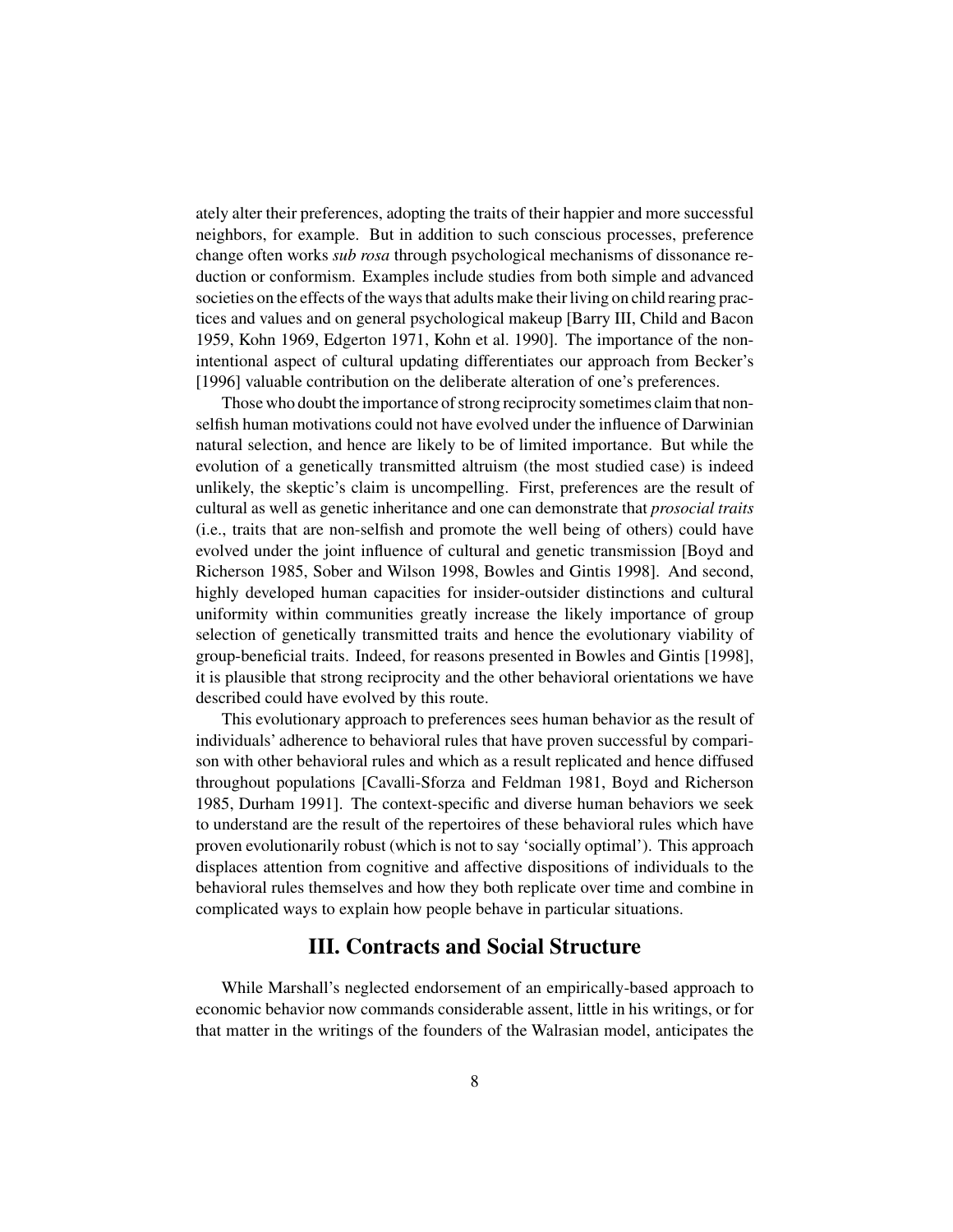modern theory of contracts. It is true, of course, that Marshall knew that a wage increase might increase worker effort—he used the term "efficiency wages"—but as with so many of his modern insights, he did not develop the theoretical ramifications of this fact. Walras showed even less interest in the strategic aspects of exchange, writing [Walras 1954 [1874]]

 $\dots$  the pure theory of economics... resembles the physico-mathematical sciences in every respect.…Assuming equilibrium, we may even go so far as to abstract from entrepreneurs and simply consider the productive services as being, in a certain sense, exchanged directly for one another…"(pp. 71,225).

Marshall and his contemporaries adopted the classical theory of contracts, according to which every aspect of concern to one or more parties to an exchange is subject to a contract that is enforceable by a third party (the courts) at zero cost to the exchanging parties. The early neoclassical economists, and especially Marshall, did not ignore cases where markets were incomplete, as for example with environmental and training externalities. But they regarded as exceptional the fact that liabilities from environmental spillover, for example, are not generally subject to contractual compensation.

Ronald Coase [1937], by contrast, made incomplete contracts central to economics, noting that economic transactions take place within the firm when they can be effected at lower cost through hierarchical command, in which the employee carries out the employer's directives, rather than through a market exchange. Karl Marx had presented an analogous view of the capitalist firm a century before, distinguishing between what is contracted for (the wage) and the service delivered (the activity of work itself), which is not subject to contract but rather, as Marx put it, is 'extracted' by the employer's exercise of authority. The verbal arguments of Marx and Coase were cast in analytical form by Herbert Simon [1951], thereby highlighting two serious lacunae in Coase's analysis: what determines who is the employer, and why should the employee obey the employer?

Armen Alchian and Harold Demsetz [1972] answered the first question by claiming that only the owner of the firm's assets, as residual claimant on the firm's income, has an incentive to monitor employee behavior, and hence must be the hierarchical superior. Stephen Marglin [1974] offered a famous alternative answer, in which the owner of capital assets must also control the production process in order to generate a flow of profits. Herbert Gintis [1976], Carl Shapiro and Joseph Stiglitz [1984], and Samuel Bowles [1985] answered the second by showing that if labor markets failed to clear, the employer could induce worker performance with the threat of dismissal, and conversely, when labor contracts take the form of long-term contingent renewal contracts, equilibrium unemployment can result even with competitive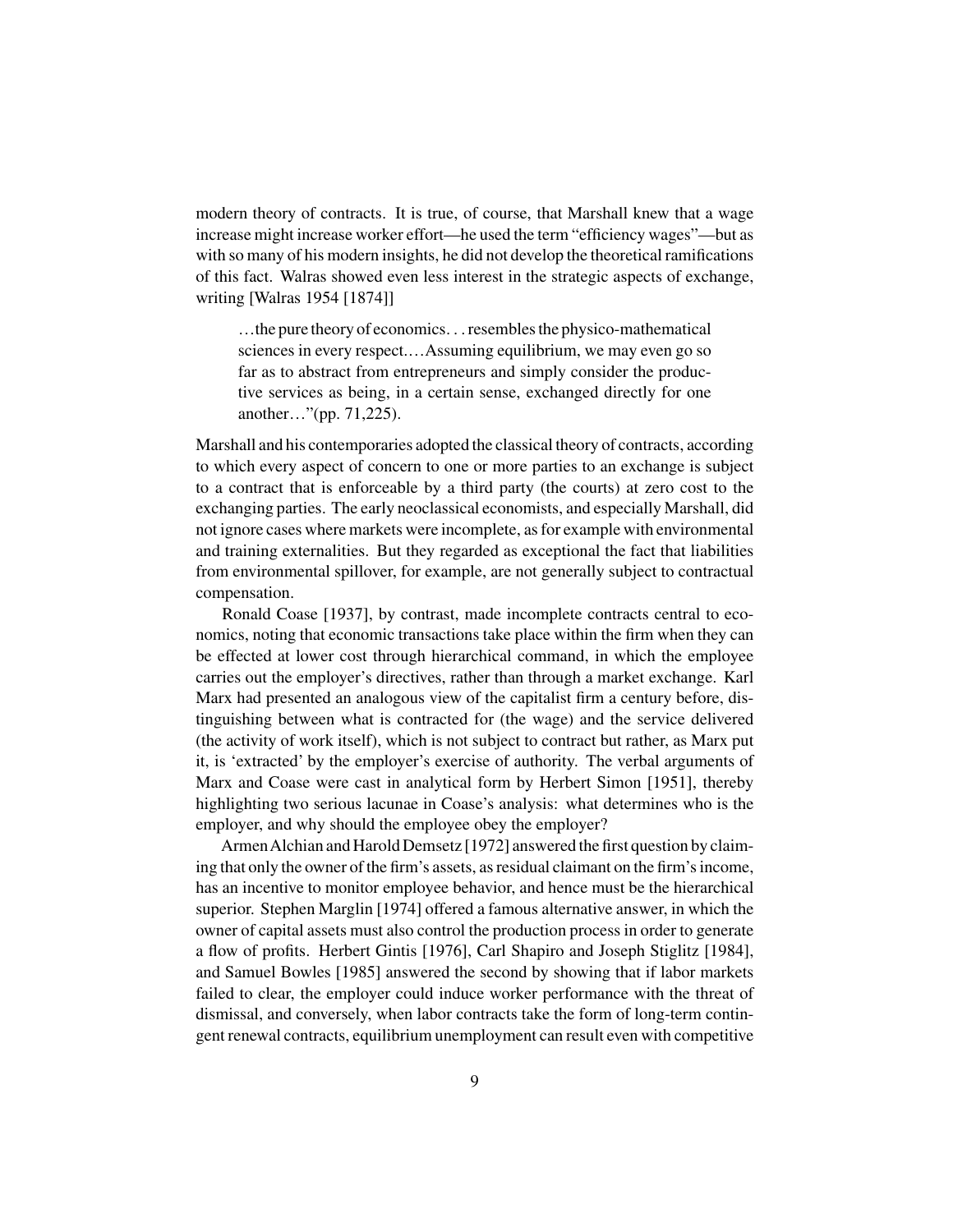markets. Finally, Oliver Williamson [1984] expanded Coase's framework to handle a wide variety of contractual and institutional relations, including partnerships and nonprofit firms, vertical and horizontal integration, and a theory indicating which agents will fill the role of residual claimants in the firm.

Assuming the reader is familiar with principal-agent and transactions costs models [Williamson 1985, Stiglitz 1987], we will explore some broad implications of contractual incompleteness.

To fix ideas, consider a case where a principal  $P$  benefits from an action,  $a$ , which is costly for an agent A to perform and about which information is either costly for P to acquire or cannot be used by P to enforce a contract. P often addresses the problem by offering A a payment in excess of A's reservation price, promising to renew the transaction in subsequent periods unless the A's performance is found to be inadequate. Should this occur, the transaction will be terminated and A will receive a reservation asset z, less valuable than  $v$ , the present value of the expected utility of having the transaction. The quantity  $v - z$  may be termed an *enforcement rent*, as it is a payment above A's next best alternative, and along with the threat of termination it is used by  $P$  to enforce claims against  $A$  when these are not third party enforceable.

These so-called *contingent renewal models* of principal-agent relationships generate competitive equilibria consistent with an economy-wide zero profit condition in which principals offer positive enforcement rents and agents perform a level of the action greater than they would choose in the absence of the threat. Models of this type have been applied to labor markets, credit markets, contracts for residential and agricultural tenancy, and the exchange of variable quality goods, among others [Gintis 1976, Calvo 1979, Stiglitz and Weiss 1981, Shapiro and Stiglitz 1984, Bowles 1985, Banerjee and Ghatak 1996]. In these cases, markets do not generally clear in equilibrium and one side of the market is quantity constrained—some agents are unable to secure the level of transactions they would prefer under the going terms. The quantity constrained may be either suppliers (workers, for example, in the case of the labor market) or demanders (borrowers in the case of the credit market).

While modeling strategies differ, a large class of similar approaches support two conclusions. First, those on the short side of the market—employers and lenders in these examples, who are *not* quantity constrained—advance their interests by using the credible threat of a sanction to alter the behavior of the quantity-constrained agents on the long side of the market. Short siders can in this sense be said to exercise *short side power* over the long siders with whom they interact.

Second, the exercise of short side power is generally Pareto-improving, since both parties are better off than in a situation in which principals are constrained to offer agents contracts equal to their next best alternative. But the resulting equilibrium is Pareto dominated by an outcome in which the agent provides more of the non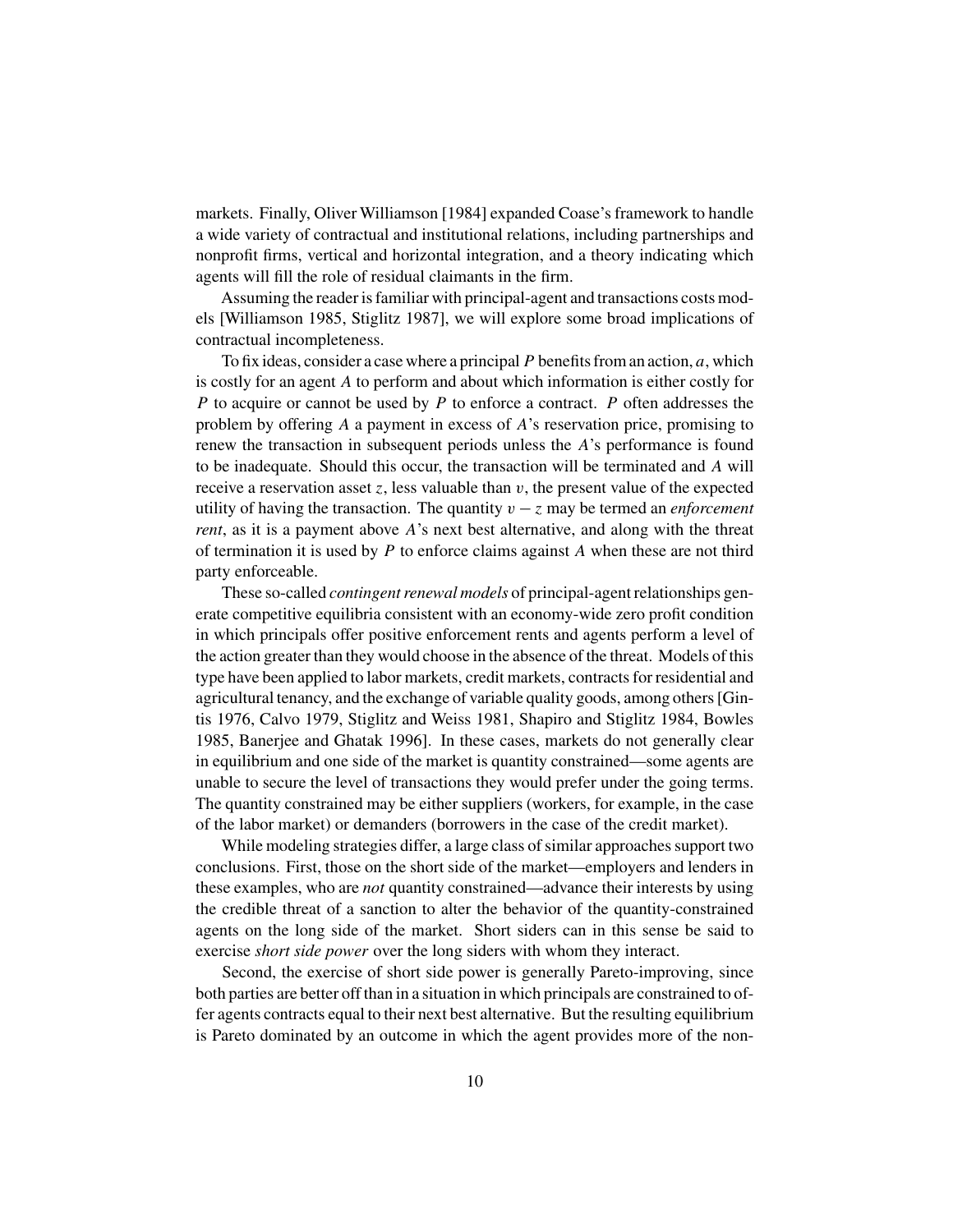contractible service to the principal and the principal provides a higher payment. Of course this Pareto superior outcome is not feasible unless the information and incentive structure of the problem can be altered, as it may, for example by collective bargaining, cooperative workplace practices (the handshake) or redistribution of property rights, a possibility to which we will return in the next section.

This approach casts new light on the relationship between wealth and power, and allows a more satisfactory understanding of why the wealthy not only have ample budget sets (purchasing power) but frequently direct the actions of others through commands. We are not here concerned with the political influence of the wealthy or the fact that owners of firms in highly concentrated industries may alter prices to their advantage (market power). Rather, our point is that the wealthy have power (in the sense defined above) because they tend to be located on the short side of non-clearing markets: as lenders in credit markets and as employers in labor markets—employers are more likely to be wealthy because lack of wealth generally precludes access to funds on terms consistent with survival in business.

The fact that *power may be exercised in competitive equilibrium* provides a valuable link between the process of exchange and the exercise of authority. In the quite different markets vs. hierarchies approach pioneered by Williamson, the exercise of authority is a non-market phenomenon—attributable to the structure of organizations. But the contingent renewal model shows it to be a consequence of the ways the organizations and markets interact. If markets cleared and hence enforcement rents were zero then, barring specialized *ad hoc* assumptions, individuals would be unconcerned about the prospect of termination, so sanctioning would be impossible no matter how 'hierarchical'the organization. The phenomenon of short side power, by contrast, explains why those in authority in firms may reasonably expect to be obeyed, namely because they are in a position to deprive the employee of a substantial enforcement rent, even where no transaction-specific assets are involved. It thereby resolves what we call the *puzzle of obedience* thrown up by the Coasean theory of the firm.

Suitably elaborated models of this type provide a compelling account of many aspects of modern economies, going some way to make sense of empirical regularities that are anomalous, or are resolvable only at the cost of *ad hoc* reasoning, in the Walrasian model. The empirically observed inability of the unemployed to underbid the employed and to drive wages to market-clearing levels, the covariance of real wages with the level of employment, the high-employment profit squeeze, and the end-of-expansion productivity slowdown are standard predictions of the incomplete contracting models while less readily explained within a complete contracting framework [Bowles, Gordon and Weisskopf 1983, Bowles, Gordon and Weisskopf 1989, Blanchflower and Oswald 1994].

It has been objected, however, that if enforcement rents were substantial, princi-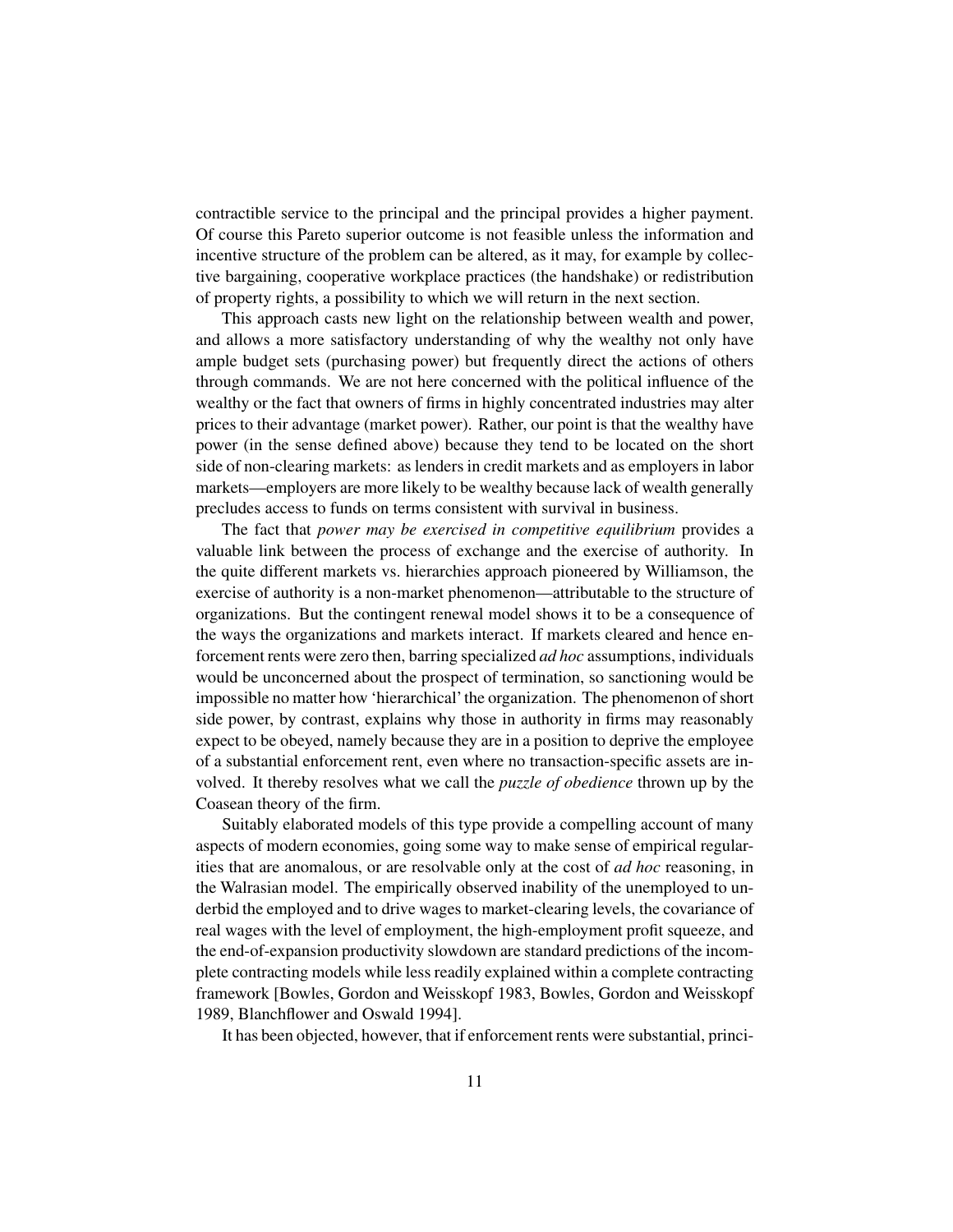pals could profit by charging an up front fee for the right to transact with them (e.g., Carmichael 1985). Employers, for example would charge prospective employees a fee sufficient to make them indifferent to *taking* the job, but not indifferent to *losing* it once the fee had been paid (the *ex ante* rent is thus zero, appropriated by the employer, but the *ex post* rent remains and the threat of its removal continues to motivate the employee). The fact that such fees, or their surrogates such as steep tenure-earnings profiles, are not widespread is taken to mean that models of the contingent renewal type are flawed.

While it is possible to model contingent renewal and bonding assuming agents have self-regarding preferences over outcomes [Dickens, Katz, Lang and Summers 1989, MacLeod and Malcomson 1993], we think that the behavioral approach provides a more compelling explanation. Jobs are not sold because doing so would violate the norms of reciprocity and incur retaliation on the part of workers in the form of reduced effort or care. In experimental labor markets 'firms' offer wages well above the supply price of 'workers,' and the latter then choose to incur a cost of effort well above the minimum, even in one shot interactions. In these experiments the few 'firms' embracing the simplistic view of *Homo economicus* assume that 'workers' will perform the minimal effort in any case and hence offer them the minimal wage [Fehr and Falk 1999, Gächter 1998]. These 'firms' do poorly compared to those relying on strong reciprocity. Moreover, even when a labor market is operative in such laboratory experiments, reciprocity and gift exchange produce an equilibrium that is far from market clearing [Fehr, Gächter, Kirchler and Weichbold 1998b, Fehr, Kirchsteiger and Riedl 1998a]. Wage setting therefore appears to reflect the importance of reciprocity norms, once summarized in the phrase "a fair day's work for a fair day's pay."

We mention the job fees objection not only because it is important but because it indicates a complementarity between the agent-based economists' reconsideration of preferences and modern contract theory. The symbiosis is not accidental. The theory of incomplete contracts suggests that spot markets among anonymous actors will fail to solve incentive problems where longer term interactions may succeed. But the durable face to face interactions that result from long-term contracting are precisely the kinds of social situations shown to evoke the behavioral motives that the *Homo economicus* fiction assumes away. Siamwalla's [1978] study of the rice and raw rubber markets in Thailand, for example, found long term trustbased exchanges where quality variations make contracts incomplete (in rubber) but anonymous relations where quality is easily determined and complete contracts were therefore possible (in rice). Similarly Kollock [1994] found that trust and commitment evolve in experimental exchanges with unobservable and non-contractible quality differences in the goods, but not when quality is given.

The incomplete contracting framework thus provides a setting in which issues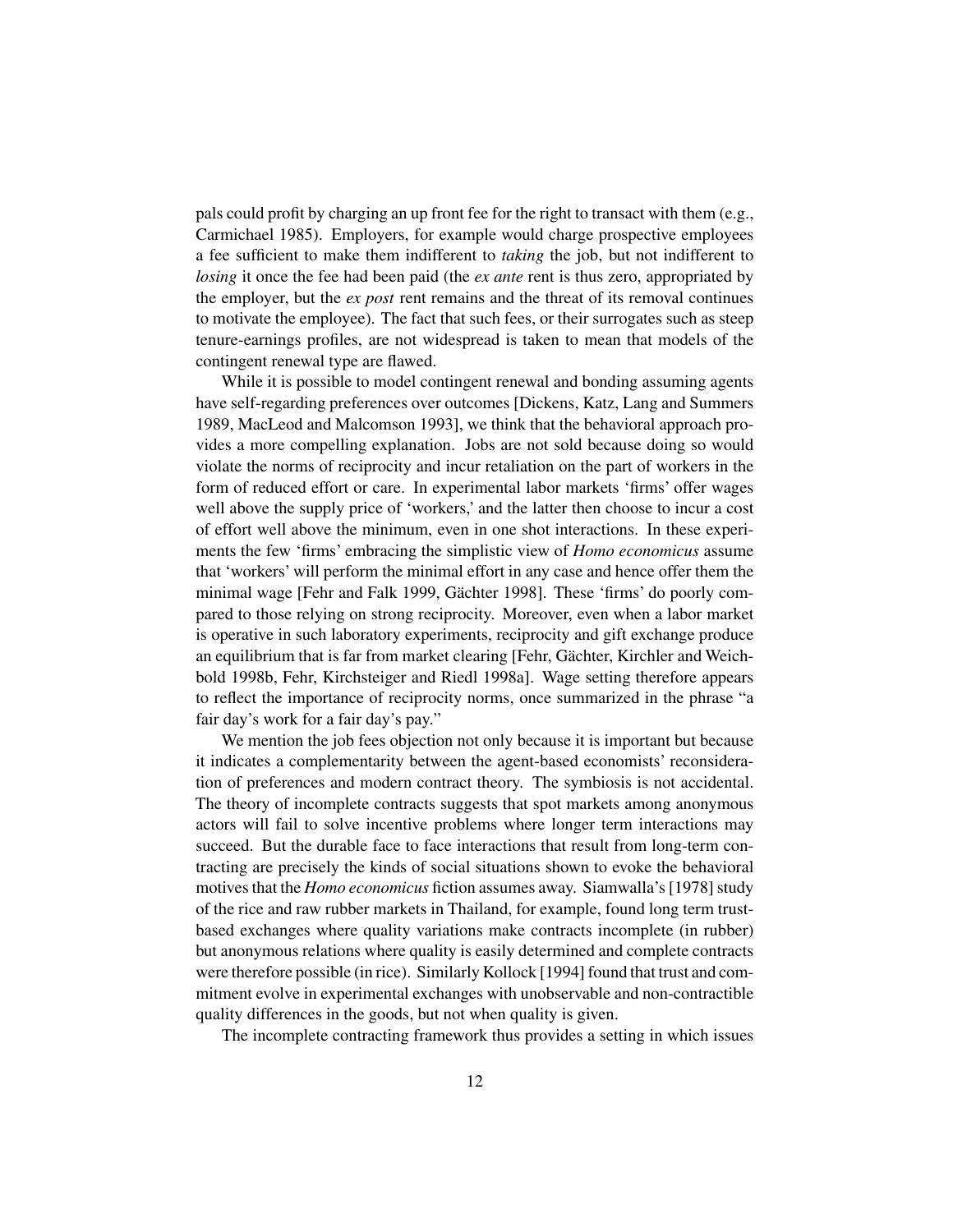not only of efficiency, but also fairness, trust, and reciprocity (long stressed by sociology's theory of social exchange) arise, and where the beliefs and preferences of employees—their views on fairness, the extent of their identification with the organization or their degree of solidarity with other employees—may, like employees' skills, influence the wage-setting process [Blau 1964, Solow 1990, Bewley 1995]. The complementarity between the theory of incomplete contracts and behavioral approaches to preferences is demonstrated clearly by the fact that experimental markets with complete contracts quickly converge to the equilibria predicted by the conventional theory [Smith 1982], while experimental markets with incomplete contracts (such as those described above) generally exhibit behaviors which are anomalous in the conventional paradigm. Indeed it is precisely the social preferences revealed in these experiments that sometimes allow individuals to surmount the obstacles of contractual incompleteness to exploit mutually beneficial gains from trade. Arrow long ago stressed this connection:

In the absence of trust…opportunities for mutually beneficial cooperation would have to be foregone…norms of social behavior, including ethical and moral codes (may be)…reactions of society to compensate for market failures. [Arrow 1971]:22

### **IV. Economic Policy and Institutions**

Contrary to the claims of many of its critics, Walrasian economics never had a policy agenda. From Walras to the present, the policy positions of its leading exponents ranged from a confidence in the ability of government to implement a social optimum, without markets, by a state functionary acting as the Walrasian "auctioneer" on the one hand, to an equally unbounded faith in the ability of markets to achieve a social optimum without state intervention on the other. While policy debates still occasionally turns on this dichotomy, there have been important advances in the study of economic institutions and policy since Marshall and Pigou inaugurated welfare economics in the 1930s.

First, market failures and state failures are now analyzed in a common framework rather than from competing viewpoints, due to development in information economics, and especially the modelling of relations between principals and agents. Moreover, public choice theory has given us a unified approach covering the actions of government officials and market actors alike. As a result, the state is no longer the exogenous instrument wisely implementing some concept of social well being, and attention has shifted from *picking the right policy*, to *setting up the right rules* so that the imperfect interplay of incentives of all the relevant actors will support socially desirable, if not optimal, outcomes.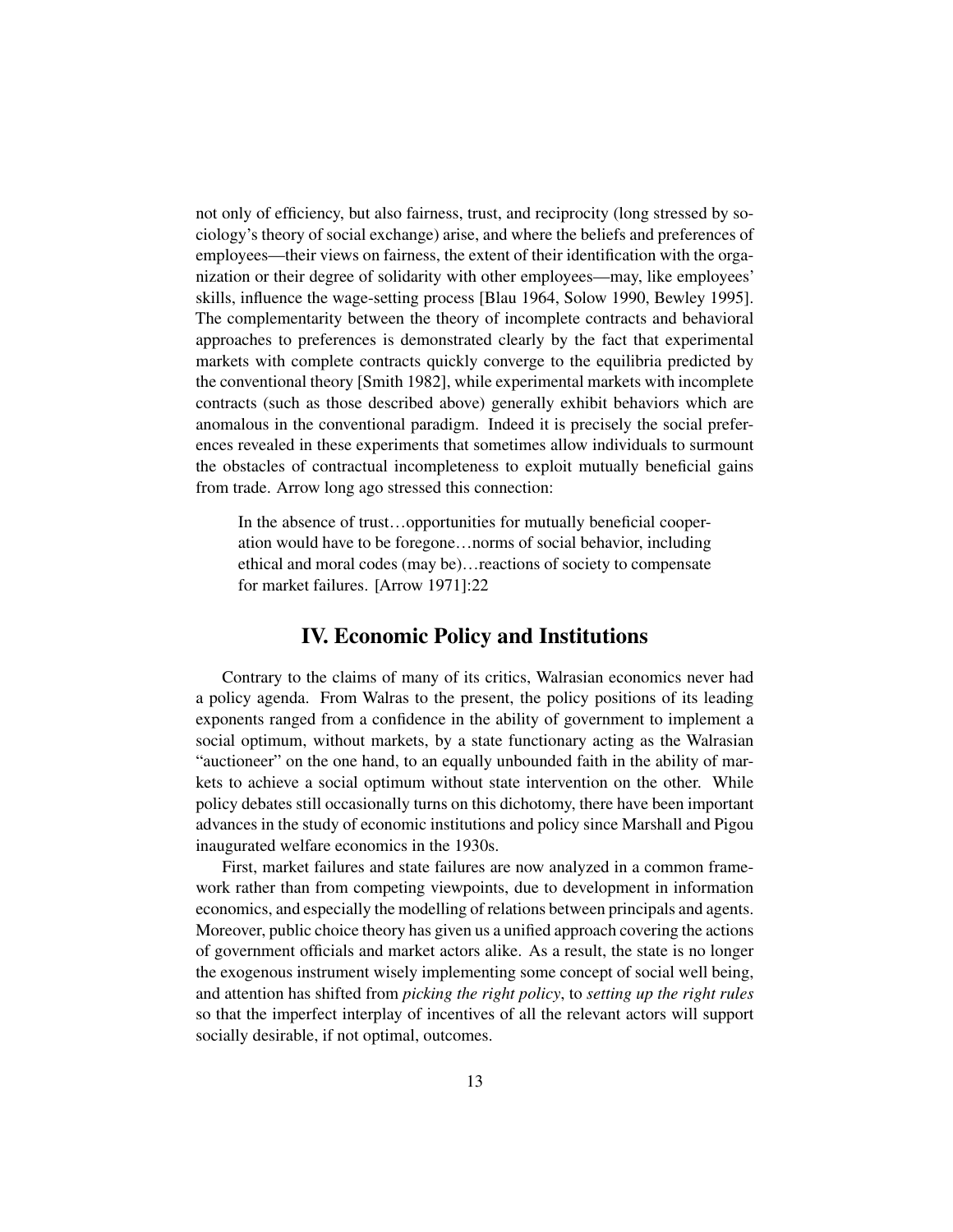This common framework, as well as a century of historical learning, from the Great Depression and the fall of Communism, has dashed utopian assumptions. Many are now convinced that John Stuart Mill's injunction that we must devise rules such that the "duties and the interests" of government officials would coincide should be shelved in the museum of utopian designs, along with the assumptions of the Fundamental Theorem of Welfare Economics. Most modern economists see both market failures and state failures as common rather than exceptional. Further, market failures are no longer considered *curiosa* having to do with bees and lighthouses, but occur in the major markets of a modern economy, namely credit markets and labor markets. Thus, markets and states are now seen not as *competing* but as *complementary* institutions in the quest to "get the rules right," and many formulations see a broader range of institutions of economic governance as essential in this task, including small scale communities—neighborhoods, non-governmental associations and the like—as well as families [Ostrom 1990, Aoki 1995, Taylor 1996].

Second, policies and institutions are no longer evaluated as though preferences are exogenous. David Hume [1754(1898):117] thought that "in contriving any system of government…every man ought to be supposed to be a knave and to have no other end, in all of his actions, than his private interest." Generations of economists believed that the right institutions—notably well defined property rights and competitive markets—could meet Hume's challenge. But economists are now turning their attention to the ways in which institutions and policies can not only harness self-interested motives, but also evoke other-regarding motives and influence individual preferences in socially desirable ways.

Discussions of policy measures addressed to crime, the environment, schooling, discrimination, and welfare reform now commonly treat *preferences as endogenous*, as do studies of the impact of markets and other modern institutions on indigenous cultures [Becker 1996, Kahan 1997, Bowles and Gintis 2000]. Attempts to enhance what is widely (and vaguely) termed social capital reflect this new way of thinking. The theory of implementation—which conventionally has sought policies to implement socially desirable outcomes as Nash equilibria where agent's preferences are given—must now consider the effects of the policies on the preferences, with an equilibrium now requiring stationarity of preferences as well as individual actions.

Third, the economist's canonical desire to separate the issues of distribution from those of efficient allocation—dating back to Mill—now seems quixotic. The separation is formalized in the Fundamental Theorem's affirmation that (under suitable assumptions) any Pareto-optimal distributional outcome can be achieved through an appropriate choice of initial endowments followed by Walrasian exchange. But recent research in credit and labor markets as well as other principal-agent relationships identifies violations of the Fundamental Theorem's complete contracting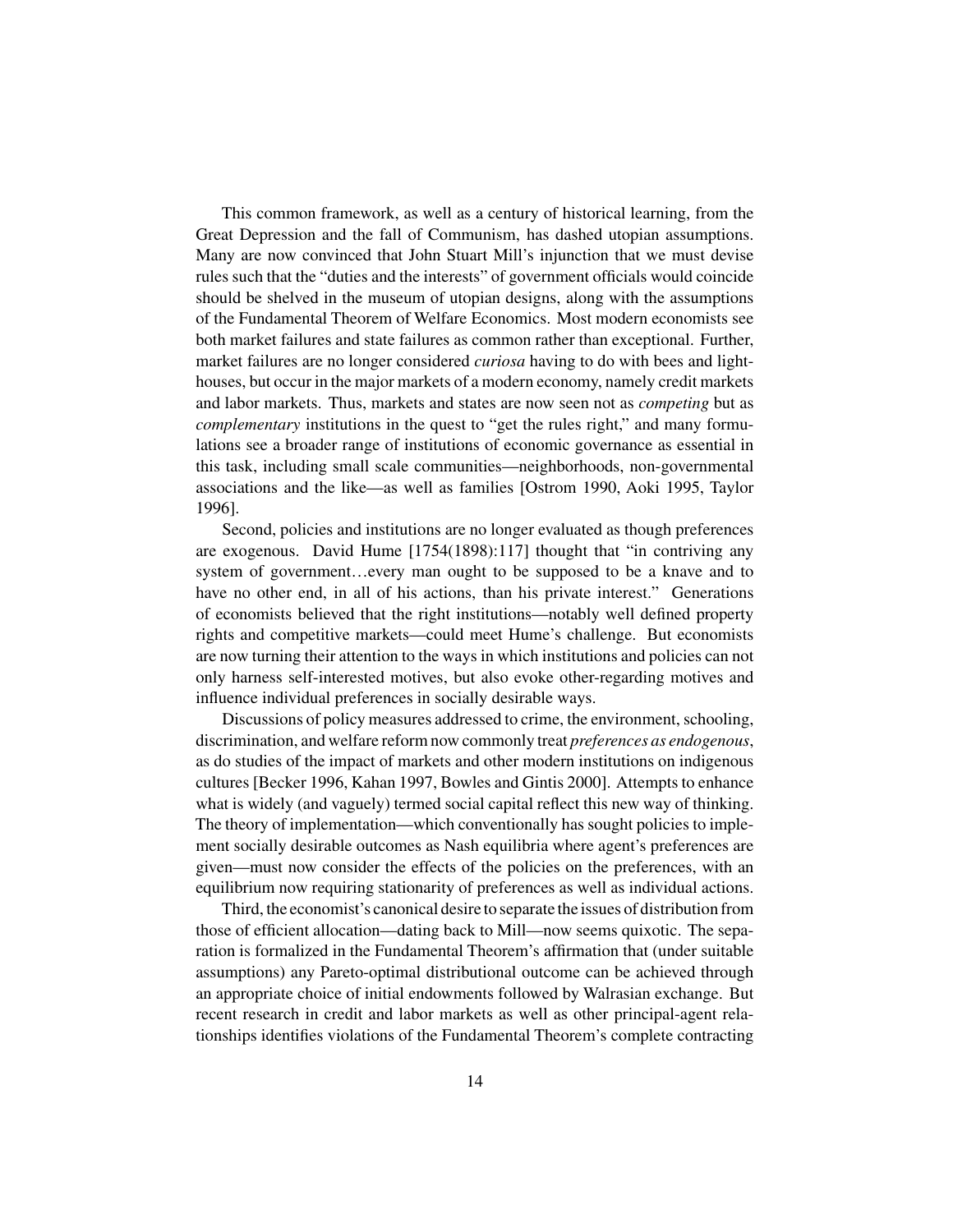assumptions indicating that wealth endowments may have substantial effects on allocative efficiency [Loury 1981, Stiglitz 1994, Aghion and Bolton 1997, Laffont and Matoussi 1995, Bénabou 1996, Banerjee and Ghatak 1996, Hoff and Lyon 1995]. The reason is that the incentives, sanctions, and other contractual provisions that may be deployed in any particular exchange depend on the wealth level of the parties to the exchange, and an agent's lack of wealth—by a sharecropping farmer, a wage employee, or a residential tenant for example—may preclude the use of efficient contracts [Bardhan, Bowles and Gintis 2000].

These cases are policy relevant where it is possible to devise redistributive strategies that are implementable in the above sense, and improve the contractual environment by making agents residual claimants on the consequences of their noncontractible actions. Examples include insurance and credit market policies to allow the wealth-poor to overcome their limited ability to borrow and to bear risk and thus to acquire productive assets. While the importance of the incentive costs of poorly designed egalitarian redistributive programs is in no way diminished, these results do suggest the existence of a class of egalitarian wealth redistributions that may improve allocative efficiency. If so the canonical efficiency equity tradeoff—whose ineluctable logic is given prominent place in most introductory texts—may be up for reconsideration.

#### **V. The Walrasian Detour**

In retrospect, the Walrasian model, with its canonical assumptions—complete contracting and the conventional preferences of *Homo economicus*—was an intellectually exciting detour whose glamour hid the fact that it cast little light on the time-honored questions of economic institutions, policy, and the wealth of nations. Many economists believe that the canonical Walrasian assumptions are the unavoidable price to be paid for clarity and rigor in more abstract reasoning, while accepting that more empirically grounded assumptions should inform practical investigations in particular applied topics. Others recognize that the time may have come to reconsider the Walrasian approach and its assumptions, but regard it not as a detour but as having provided essential foundations for our current knowledge. We disagree with both views. We need different (but not necessarily fewer) abstractions, and we need not have taken the circuitous Walrasian route to the present.

Our view that the Walrasian model is wrong not it the details but in its basic abstractions is suggested by its inability to cast light on such fundamental questions as the recent contrasting growth trajectories of China and Russia or of the smaller East Asian economies and those in Africa and Latin America in the 80s and 90s. But let us consider an equally telling failure: its surprising inability to understand the shortcomings of the main competitor to capitalism in this century, state ownership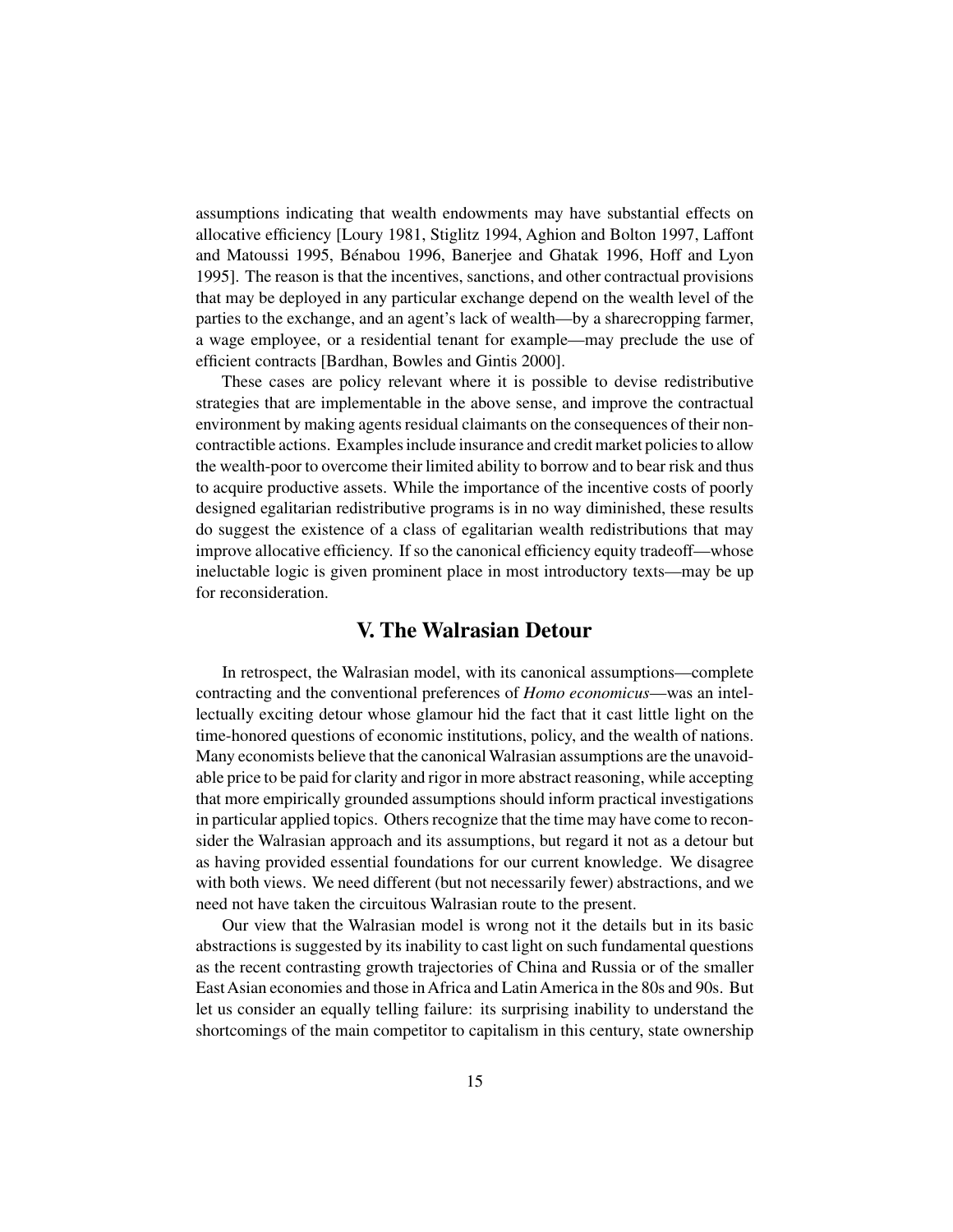and central planning. The basic problem with the Walrasian model in this respect is that it is essentially about allocations and only tangentially about markets—as one of us (Bowles) learned when he noticed that the graduate microeconomics course that he taught at Harvard was easily repackaged as "The Theory of Economic Planning" at the University of Havana in 1969.

The Walrasian model is often taken to justify the private-ownership market economy. But in fact, as Oskar Lange and others demonstrated in the famous 'planning vs. markets debate' with Hayek and other supporters of *laissez faire* capitalism in the 1930's, these principles can just as easily be used to justify the social ownership of property and the control of the economy by the state [Lange and Taylor 1938, Schumpeter 1942]. Indeed, the Fundamental Theorem asserts that *any* pattern of ownership is compatible with economic efficiency, so long as prices are chosen to equate supply and demand.

Lange pointed out that markets and private property play a purely metaphorical role in general equilibrium theory. There is no competition in the sense of strategic interaction, since *agents never meet other agents* and *agents do not care who other agents are or what they are doing*. The only factors determining individual and firm behavior are prices. Nor do markets have any function in the Walrasian model. In Walras' original description, market clearing was not effected by markets at all, but rather by an 'auctioneer' who assumed all economic agents revealed truthfully their personal knowledge and preferences. Thus prices need not be set by market interactions or any other particular mechanism. From the standpoint of the Walrasian model, a central planner could play the part of Walras' auctioneer, setting prices to clear markets in a manner that is perfectly compatible with economic efficiency. Moreover, to this day no one has succeeded in producing a plausible decentralized alternative to the auctioneer—for instance a dynamic model of market interaction in which prices move towards their market-clearing levels. We contrast this with contemporary agency theory, in which in the absence of complete contracting, informational asymmetries are key impediments to economic efficiency, and competitive interactions play a central role in revealing private information.

Thus it is hardly surprising that Lange and the other socialist economists won the academic debate of the 1930s. Joseph Schumpeter's classic *Capitalism, Socialism and Democracy* [1942], in which this staunch supporter of capitalism predicts its immanent demise, is perhaps the greatest tribute to the socialist intellectual victory. "Can socialism work?" Schumpeter asked. "Of course.…There is nothing wrong with the pure theory of socialism." (pp. 167, 172)

The late-classical (and socialist sympathizer) contemporary of Marx, John Stuart Mill [1976]:115–136 had more to say about the incentive and information problems of socialism than did the conservative neo-classical Schumpeter. Hayek himself apparently concluded that it had been a mistake to conduct the debate in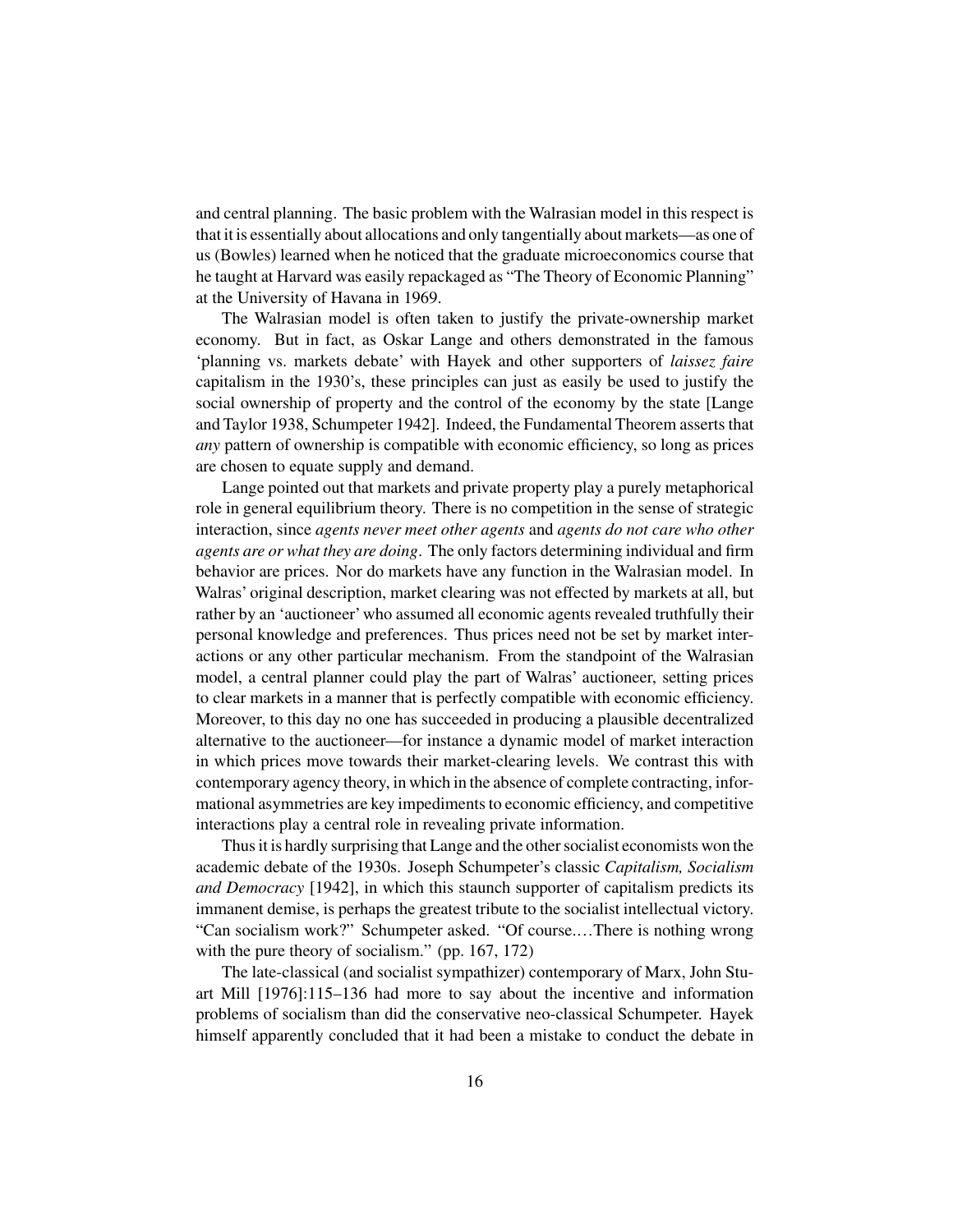Walrasian terms, and in the late 1930's and early 1940's developed the analytical foundations of a more plausible Austrian alternative to the Walrasian model [Hayek 1945]. In a footnote to this paper Hayek claims that "Professor Schumpeter is…the original author of the myth that Pareto and Barone have "solved" the problem of socialist calculation." Hayek's appreciation of the importance of information allowed him to pinpoint a decisive weakness of central planning unavailable to the Walrasian economist, namely the planners' inability to acquire the information necessary to determine socially efficient prices. Recent approaches using principal-agent models have illuminated other socialist shortcomings obscured by the Walrasian model. Summarizing these insights, Joseph Stiglitz [1994]:10 wryly observed, "if the neoclassical model…were correct, market socialism would have been a success [and] centrally planned socialism would have run into far fewer problems…"

The record of the Walrasian model is no better in explaining the wealth and poverty of nations and people. But did it not lay the foundations for a more adequate approach? Perhaps the full development of the Walrasian model was a necessary precondition for developing analytical models of incomplete contracts and broader models of human behavior. Perhaps such modern notions as costly contracting, asymmetric information, endogenous preferences, and strategic interaction were widely appreciated by neoclassical economists, but they lacked the tools to model such phenomena. But the founding contributions to incomplete contracts, game theory, and behavioral economics did not await the development of the Walrasian model. Rather, the foundations of a nonwalrasian approach laid down by prominent economists in the period from 1937 to 1957, precisely the period in which the Marshallian paradigm was displaced by the nascent Walrasian paradigm, subsequent to which two generations of economists were taught Walrasian general equilibrium as the core of modern economic theory. Ronald Coase's seminal analysis of the interplay of market exchange and hierarchical command appeared in 1937 ("The Nature of the Firm"), and F. A. Hayek clearly expressed the problem of incomplete information in his 1945*American Economic Review*article "The Uses of Knowledge in Society." John Nash's solution concept appeared in *Econometrica* in 1953, and R. Duncan Luce and Howard Raiffa's quite sophisticated *Games and Decisions* was published in 1957. Finally Herbert Simon's "A formal Theory of the Employment Relation," appeared in 1951, and his *Models of Man* in 1957. In short, all of the underpinnings of a nonwalrasian economics had been set in place by 1960. Walrasian economics was not the precondition of these innovations—it was their competition.

Most neoclassical economists in the post-War period were actively hostile to broader models of human behavior and to introducing strategic interaction into economic theory. We do not recall our teachers bringing these issues to our attention in the early 1960s, and when some years later, Becker and Stigler wrote their famous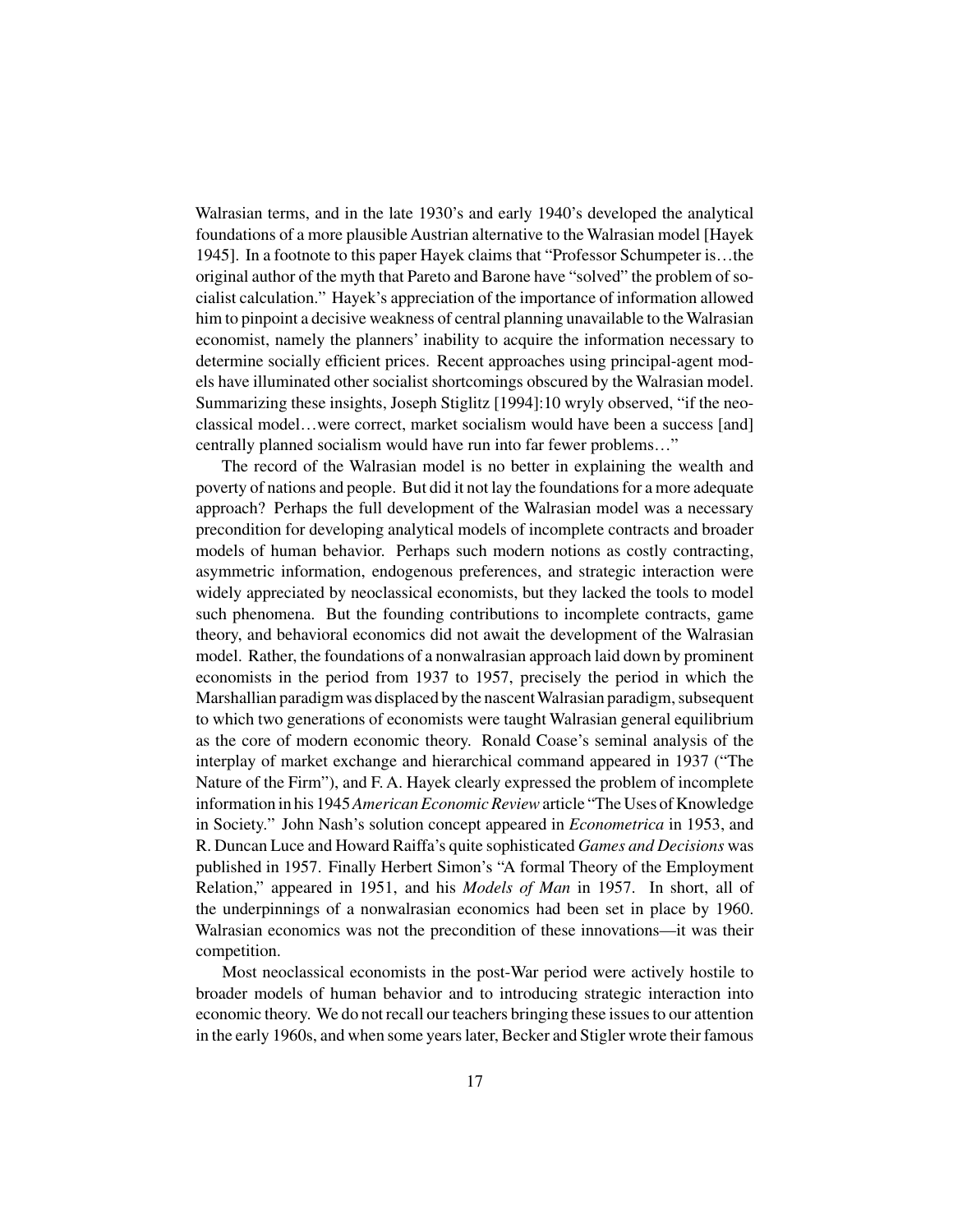paper [1977], we do not recall any of the greats disputing the assertion that "de gustibus non est disputandem." None of these ideas made it into the curriculum not even, Bowles recalls, when he co-taught the graduate Ph.D. microeconomics course with Tibor Scitovsky, whose subsequent Joyless Economy would mount a compelling critique of the behavioral assumptions of economics. When Gintis used Coase, Simon, and Marx to challenge exogenous preferences—the relevant portion eventually appearing as Gintis [1972]—Paul Samuelson singled out this work for criticism in his 1970 Nobel Prize speech in Stockholm. In response to the proposal that a notion of power be introduced into economic theory Abba Lerner [1972]:259 responded by saying

An economic transaction is a solved political problem. Economics has gained the title of Queen of the Social Sciences by choosing solved political problems as its domain.

Lerner went on to explain that third-party enforceable contracts make the exercise of power irrelevant.

Our preferred explanation of the Walrasian Detour involves a confluence of forces. Perhaps most important, mid-century neoclassical economists, while aware of the degree of abstraction of their model of the economy, believed that transactions costs, asymmetric information, endogenous preferences, and the like, were of minor importance in a competitive economy, and were accustomed to treating unemployment, inertial prices, the business cycle, credit rationing, and similar phenomena as disequilibrium phenomena explicable by Keynesian and other short-term models. Moreover, they doubtless expected 'normal science' to add such elements of realism to their models, just as they expected a reasonable treatment of the stability of general equilibrium to emerge. If this is what they expected, they were wrong. The reader might complain that we do an injustice to Walrasian theory by not recognizing the strides taken in recent years in modeling incomplete contracts (see Magill and Quinzii [1996], Geanakoplos and Polemarchakis [1996] and the references cited therein). However these contributions deal almost exclusively with *financial* markets, whereas our concern is with the portrayal of *real* markets in general equilibrium theory. Here there have been few contributions that model strategic interaction within a general equilibrium setting.

The absence of such developments, as well as the collapse of the Keynesian paradigm in the late 1970's, suggested to a younger generation of economists that the Walrasian model should be taken with a grain of salt. Thus while during the 1960s and 1970s only a few economists developed the insights of Coase, Simon, Nash and other mid-century forerunners (among them Kenneth Arrow, Gary Becker, Armen Alchian, Harold Demsetz, Joseph Stiglitz, and Oliver Williamson), in the 1980s and 1990s the trickle of post-Walrasian models swelled to a flood. It is too early to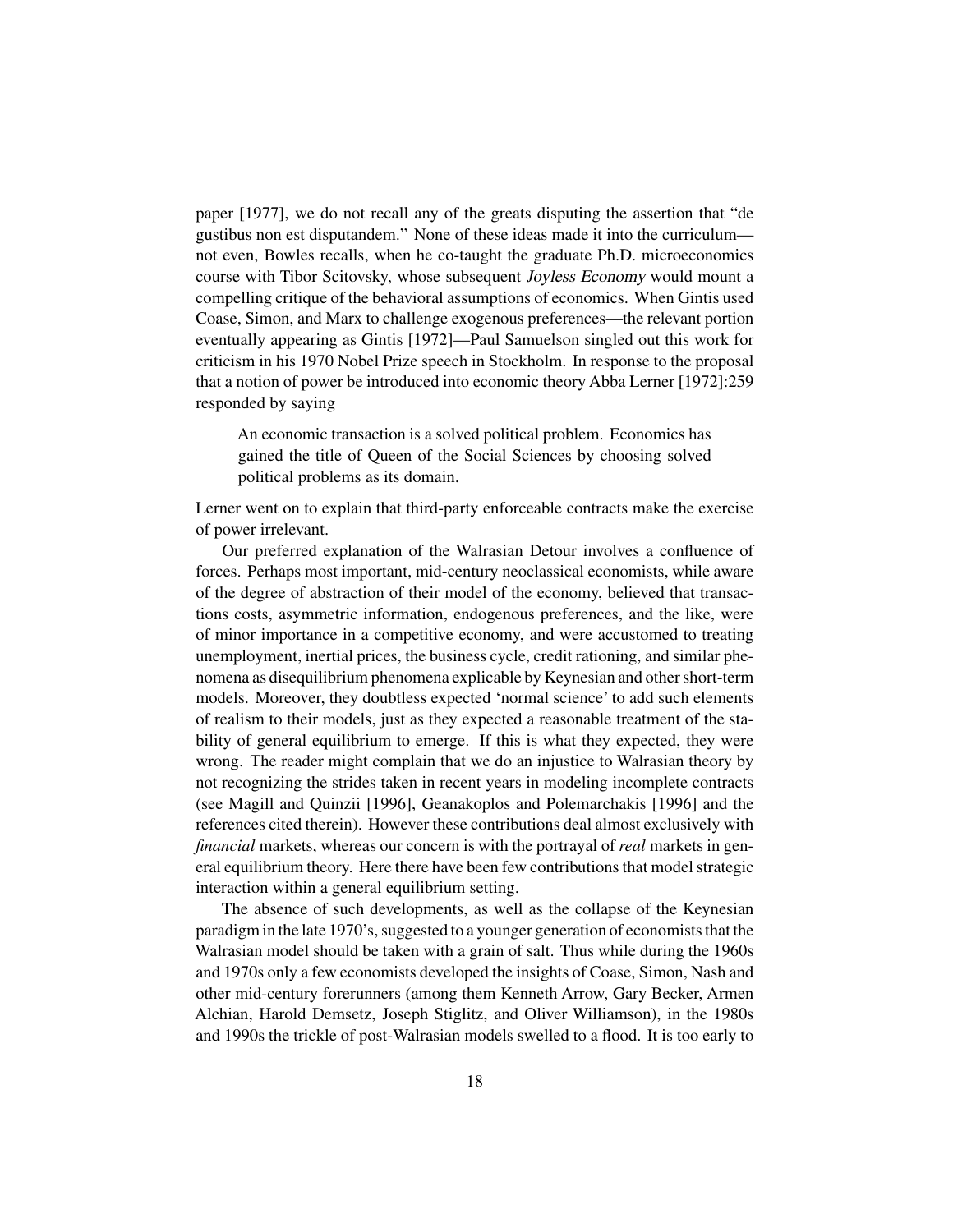treat these heterogeneous contributions, some of which we have summarized above, as a new paradigm, but the return from the Walrasian detour has already yielded important insights.

As we have seen, principal-agent models of the employment relationship, together with gift-exchange explanations of the absence of bonding, explain the widely observed excess supply of labor in equilibrium—including open unemployment and a general excess of agents competing for desirable career-enhancing positions. Second, they provide a plausible account of why centrally planned economies eventually failed, one stressing information asymmetries in principal-agent relationships. Third, they provide a reasonable, if not fully documented as yet, account of why the relationship between equality and efficiency (or productivity growth) may be of either sign, in contradiction to the conventional tradeoff. Fourth, Walrasian models have difficulty explaining why *Homo economicus* would vote and what he votes for when he does. For example, there are significant levels of support for redistributive expenditure among people who are sufficiently rich that they do not anticipate becoming recipients of programs that they support. By contrast, behavioral models explain such phenomena by demonstrating that under a variety of conditions (e.g., in the Dictator Game often studied by experimentalists) economic actors choose to share gains with other, even unrelated and unknown, individuals. Finally, these models allow a natural representation of markets as disciplining devices, an aspect of markets that is obscured in Walrasian reasoning. In the modern approach [Hölmstrom 1979, 1982] , by contrast, firm managers have private information concerning their behavior that they can be induced to provide to outsiders—firm owners, consumers, and government—in a least-cost manner by rewarding them according to their relative success in a competitive framework. Similarly, the disciplinary nature of markets gives us a much richer theory of consumer sovereignty based on the notion of endogenous quality enforcement, which implies that consumers have short-side power in dealing with their suppliers, much as employers have short-side power in dealing with their employees [Gintis 1989, Bowles and Gintis 1993].

### **VI. Conclusion: The Economist's Craft**

The intellectual and practical lessons of the 20th century have enriched the discipline, but also immeasurably complicated the task of becoming a good economist, or learning the economist's *craft*. After decades of Walrasian respite, complex institutions and multi-faceted people again intrude on our thinking, forcing a retreat from the elegant but misleading abstractions that once monopolized economic theory.

Recent decades have seen a significant increase in economic inputs and outputs that are difficult to contract for—quintessentially information, but services more generally, forcing incomplete contracting and strategic interaction to center stage.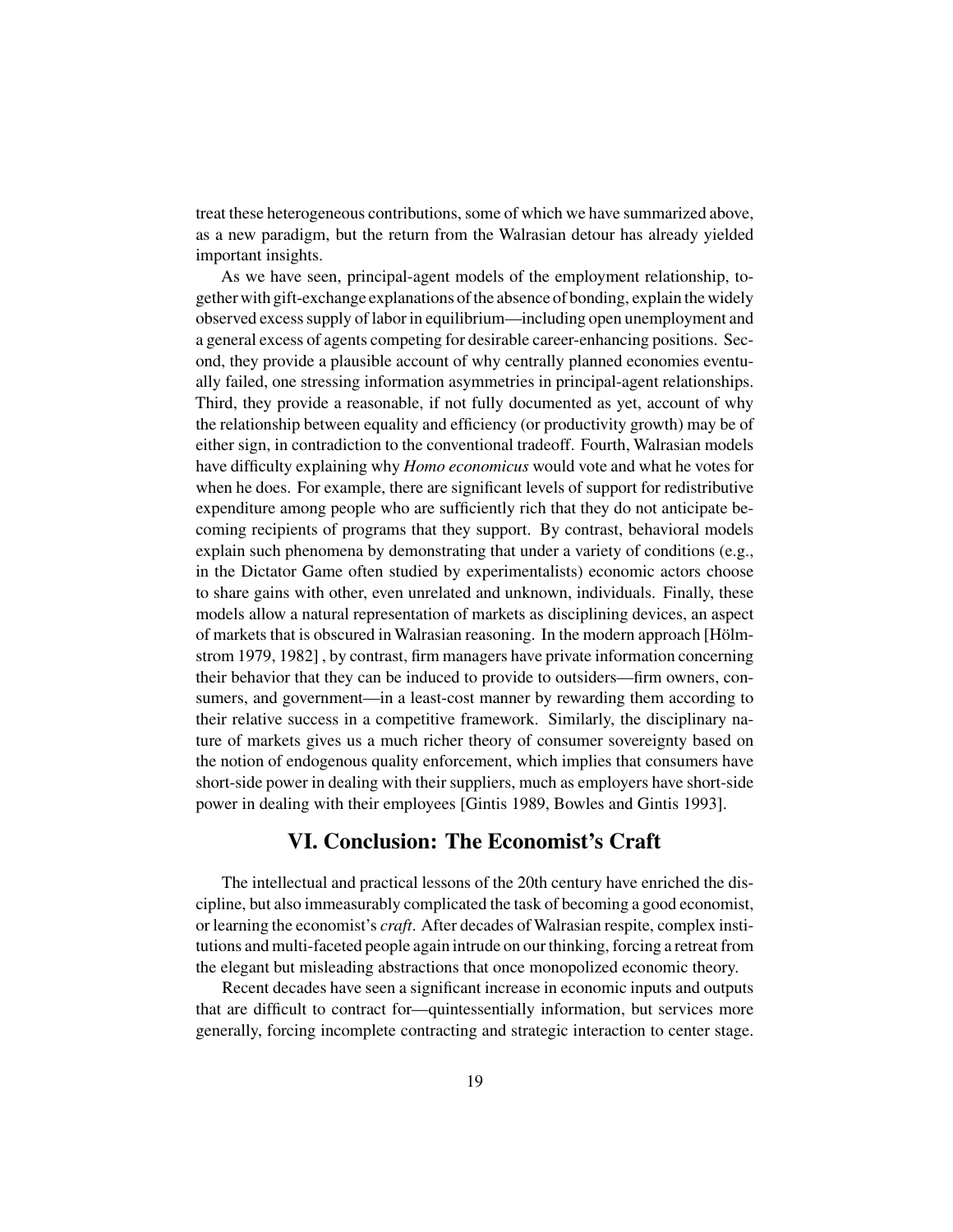Moreover, economists are increasingly concerned with social problems reflecting dimensions of human behavior and well-being that are not captured by conventional models of 'economic man,' and hence for which *Homo economicus* offers a limited and sometimes misleading basis for social policy. Among these are the management of common pool resources, the nature and value of social capital, crime, addiction, discrimination, risky behaviors, and welfare dependency. These new interests are partially due to Gary Becker's influence, but doubtless more important, economists are increasingly called upon to offer economic advice in these areas, where the limitations of *Homo economicus* as a model of behavior are particularly transparent.

Partly as a result of these changes, many economists have shifted their attention from markets in general to the peculiarities of particular markets, each governed by distinct rules and evoking particular behavioral responses from their participants. This move returns us to Marshall, who was the last great Nineteenth century economist to attend to the particularities of human motivations and institutions. Increasing recognition of the importance of positive feedback effects and generalized increasing returns—in areas such as growth divergence among nations, neighborhood effects, and technological lockins—has motivated a concern with the multiplicity of equilibria and the likelihood that many outcomes are path dependent [Arthur 1994, Durlauf 1996]. As a result, contemporary economic history may exhibit an interplay of local uniformity coupled with global institutional and behavioral diversity rather than global convergence and uniformity [Young 1998].

As a consequence, the economist's craft has been transformed in two ways. First, the disciplinary boundaries between economics and the other behavioral sciences, including biology, as well as history, now appear more to impede rather than promote learning. Behavioral economics draws on all of the social sciences and biology as well, and the modern theory of contracts is hobbled without the insights of political science, sociology and social psychology. The reader may wonder why we do not just pack up and become sociologists. The answer, we think, is that the distinctive strengths of economics—explaining prices and quantities, as well as exploring the complex and often unexpected ways that countless uncoordinated actions generate sometimes unanticipated aggregate outcomes and dynamics—is no less relevant today than when it was pioneered by the classical economists two centuries ago. The inadequacy of *Walrasian* general equilibrium in no way diminishes the importance of general equilibrium thinking.

Second, taking account of the institutional and behavioral peculiarities defining a problem, as well as the possibility of many equilibrium outcomes, often requires close attention to empirical details that were abstracted from in the Walrasian approach. We suspect that continuing progress in economic theory will draw more heavily on historical, econometric and experimental data for the simple reason that we may be encountering sharply diminishing returns in generating valuable insights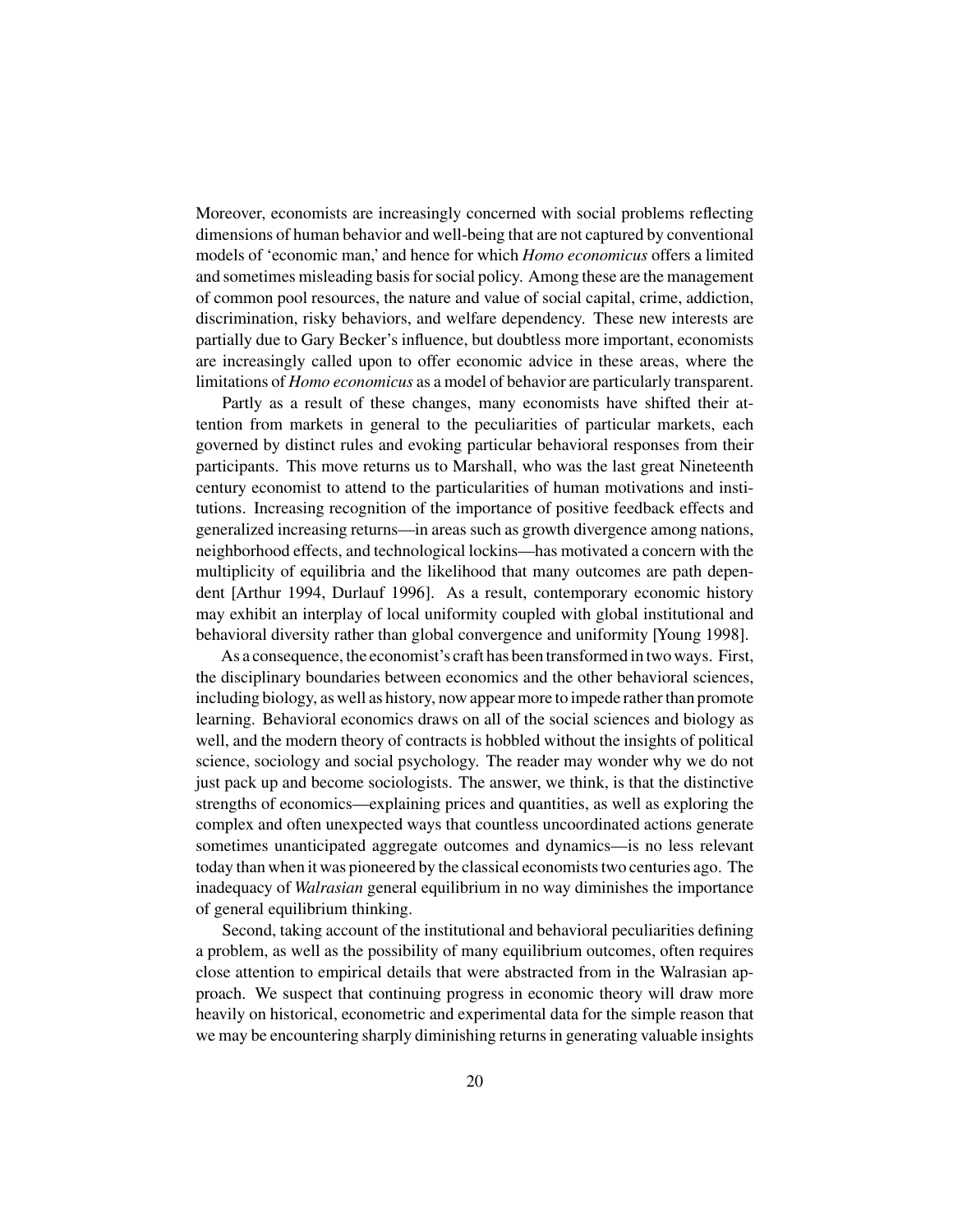from just a few abstract assumptions about behavior and institutions. Knowing a lot about how some part of the economy actually works or about some aspect of economic behavior may provide both a stimulus to good theory and a valuable discipline to theory building.

The imperative for a more multidisciplinary and empirically based knowledge has obvious implications for the recruitment and education of the next generation of economists. The discrepancy between these imperatives and the common practice of graduate and undergraduate education in economics hardly needs to be pointed out.

We have stressed progress in economics over the past century, but there is much that we have not learned. Over a century ago in the opening pages of his Principles, Marshall defined one of the chief tasks of our discipline this way:

Now at last we are setting ourselves seriously to inquire whether it is necessary that there should be any so called "lower classes" at all: that is whether there need be large numbers of people doomed from their birth to hard work in order to provide for others the requisites of a refined and cultured life; while they themselves are prevented by their poverty and toil from having any share or part in that life. …the answer depends in a great measure upon facts and inferences, which are within the province of economics; and this is it which gives to economic studies their chief and their highest interest. [1930(1890):3-4]

We suspect he would be disappointed in what economics has accomplished toward this end over the intervening century, particularly if he considered the poor and low paid workers throughout the world. That governments resist economic advice can hardly be the reason, for there is all to much evidence that they avidly implement policies designed by economists—whether interventionist or market-based sometimes with disastrous consequences. Economics is still far from mastering the problem of alleviating poverty and providing economic security for the least well off, although it is closer today than when Marshall wrote. Samuel Bowles and Herbert Gintis

Department of Economics

University of Massachusetts Amherst, Massachusetts, 01003

#### **REFERENCES**

Aghion, Philippe and Patrick Bolton, "A Theory of Trickle-down Growth and Development," Review of Economic Studies, LXIV (April 1997), 151–172.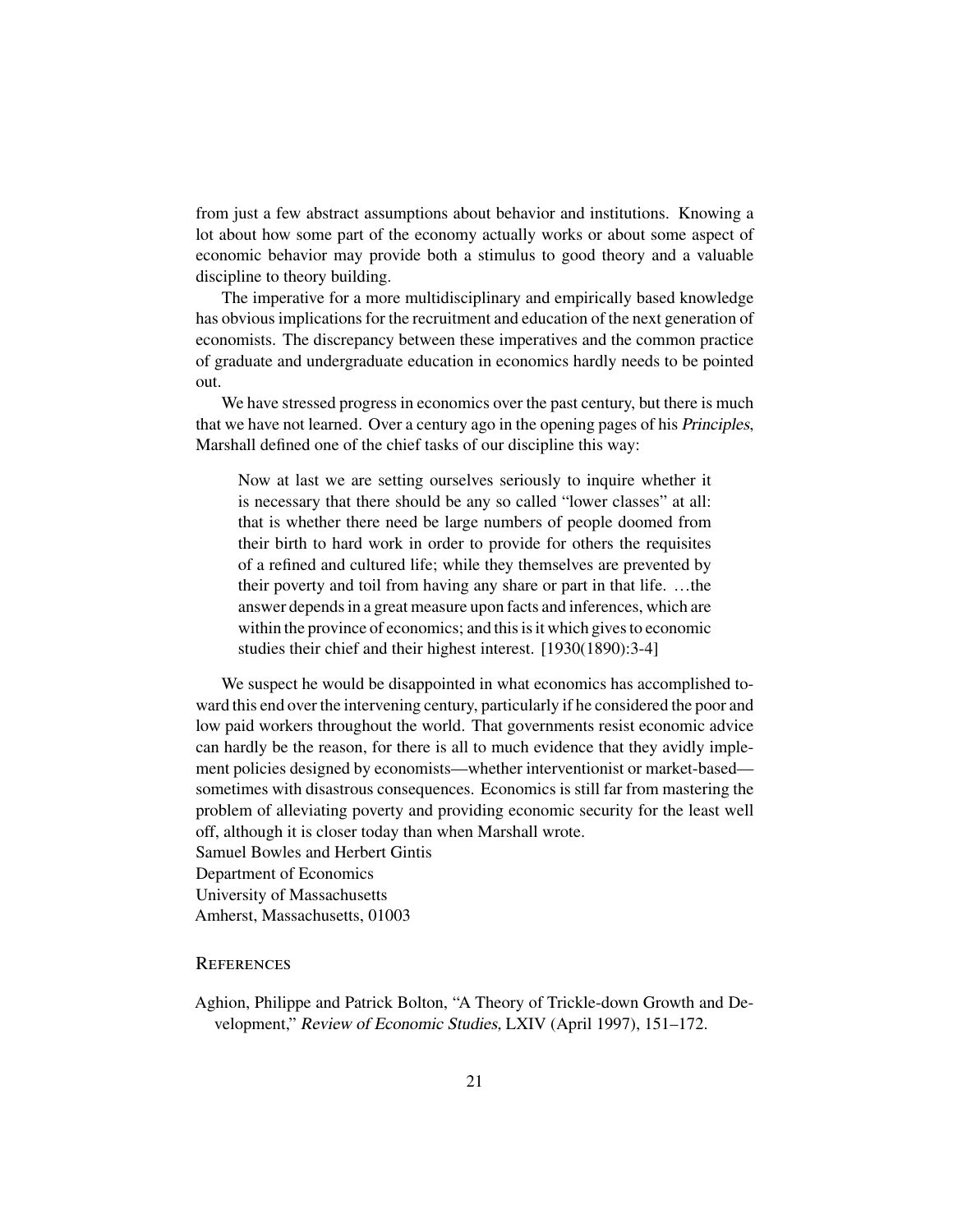- Akerlof, George A., An Economic Theorist's Book of Tales(Cambridge, UK: Cambridge University Press, 1984).
- Alchian, Armen, "Uncertainty, Evolution, and Economic Theory," Journal of Political Economy, LVIII (1950), 211–221.
- Alchian, Armen and Harold Demsetz, "Production, Information Costs, and Economic Organization," American Economic Review, LXII (December 1972), 777– 795.
- Aoki, Masahiko, "An Evolving Diversity of Organizational Mode and its Implications for the Transitional Economies," May 1995. Center for Economic Policy Research, Stanford University.
- Arrow, Kenneth J., "Political and Economic Evaluation of Social Effects and Externalities," in M. D. Intriligator ed. Frontiers of Quantitative Economics (Amsterdam: North Holland, 1971) , 3–23.
- Arthur, Brian, Increasing Returns and Path Dependence in the Economy (Ann Arbor: University of Michigan Press, 1994).
- Axelrod, Robert, The Evolution of Cooperation (New York: Basic Books, 1984).
- Banerjee, Abhijit and Maitreesh Ghatak, "Empowerment and Efficiency: The Economics of Tenancy Reform," 1996. Massachusetts Institute of Technology and Harvard University.
- Bardhan, Pranab, Samuel Bowles, and Herbert Gintis, "Wealth Inequality, Credit Constraints, and Economic Performance," in Anthony Atkinson and François Bourguignon eds. Handbook of Income Distribution (Dortrecht: North-Holland, 2000).
- Barro, Robert, "Are Government Bonds Net Worth?," Journal of Political Economy, LXXXII (1974), 1095–1117.
- Barry III, Herbert, Irvin L. Child, and Margaret K. Bacon, "Relation of Child Training to Subsistence Economy," American Anthrolpologist, LXI (1959), 51– 63.
- Becker, Gary, Accounting for Tastes (Cambridge, MA: Harvard University Press, 1996).
- Becker, Gary S., "Irrational Behavior and Economic Theory," Journal of Political Economy, LXX (February 1962), 1–13.
- Becker, Gary S., A Treatise on the Family (Cambridge, MA: Harvard University Press, 1981).
- Bénabou, Roland, "Inequality and Growth," March 1996. NBER Macroeconomis Annual.
- Bewley, Truman F., "A Depressed Labor Market as Explained by Participants," American Economic Review, LXXXV (1995), 250–254.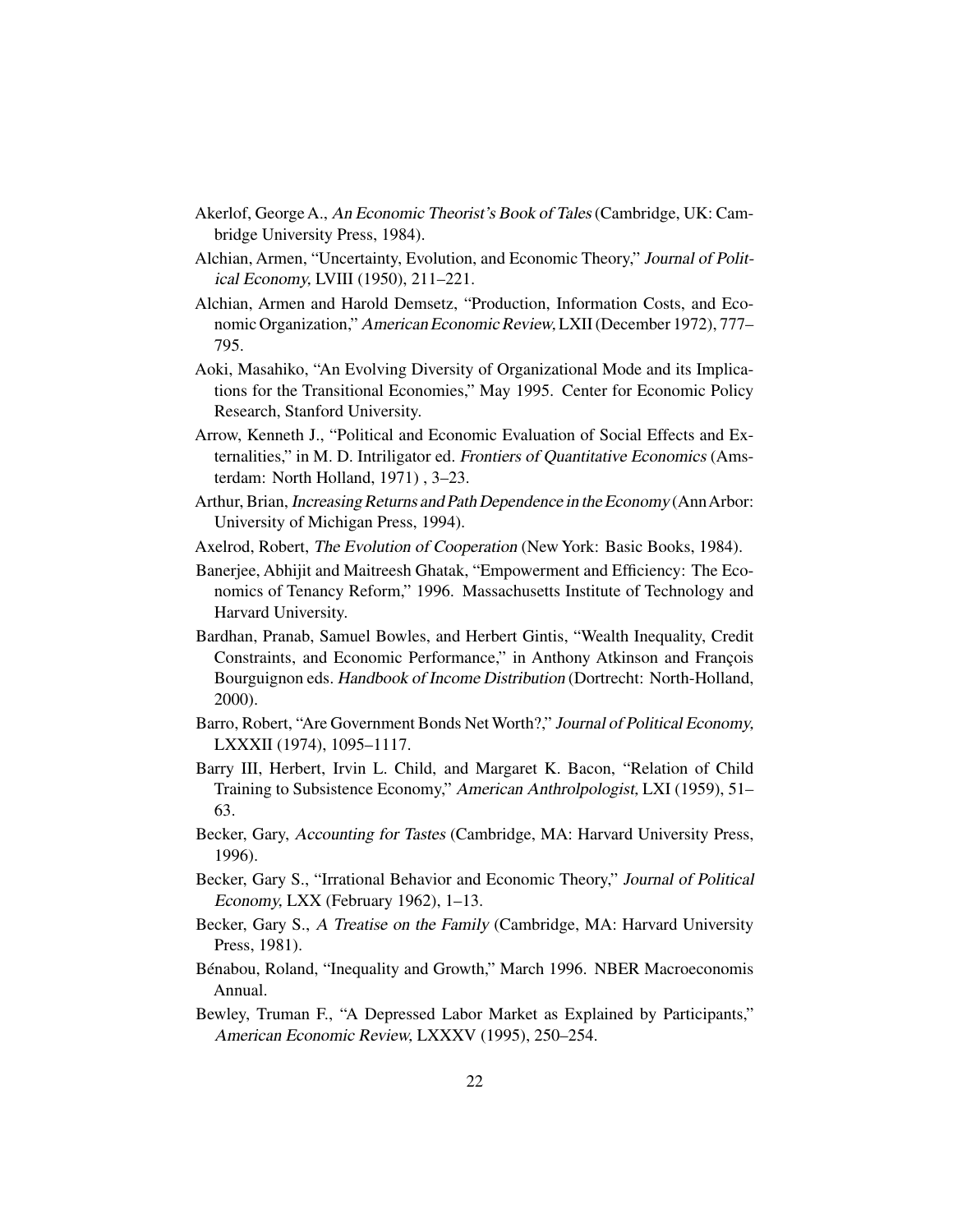- Blanchflower, David G. and Andrew J. Oswald, The Wage Curve (Cambridge, MA: MIT PRess, 1994).
- Blau, Peter, Exchange and Power in Social Life (New York: John Wiley, 1964).
- Blount, Sally, "When Social Outcomes Aren't Fair: The Effect of Causal Attributions on Preferences," Organizational Behavior & Human Decision Processes, LXIII (August 1995), 131–144.
- Boehm, Christopher, "Egalitarian Behavior and Reverse Dominance Hierarchy," Current Anthropology, XXXIV (June 1993), 227–254.
- Bowles, Samuel, "The Production Process in a Competitive Economy: Walrasian, Neo- Hobbesian, and Marxian Models," American Economic Review, LXXV (March 1985), 16–36.
- Bowles, Samuel, "Endogenous Preferences: The Cultural Consequences of Markets and Other Economic Institutions," Journal of Economic Literature, XXXVI (March 1998).
- Bowles, Samuel, "*Economic Behavior and Institutions: An Evolutionary Approach to Microeconomics*," 2001.
- Bowles, Samuel and Herbert Gintis, "The Problem with Human Capital Theory," American Economic Review, LXV (May 1975), 74–82.
- Bowles, Samuel and Herbert Gintis, Schooling in Capitalist America: Educational Reform and the Contradictions of Economic Life (New York: Basic Books, 1976).
- Bowles, Samuel and Herbert Gintis, "The Revenge of Homo Economicus: Contested Exchange and the Revival of Political Economy," Journal of Economic Perspectives, VII (Winter 1993), 83–102.
- Bowles, Samuel and Herbert Gintis, "The Evolution of Strong Reciprocity," 1998. Santa Fe Institute Working Paper #98-08-073E.
- Bowles, Samuel and Herbert Gintis, "Reciprocity, Self-Interest and the Welfare State," Nordic Journal of Political Economy, XXVI (January 2000).
- Bowles, Samuel, David M. Gordon, and Thomas E. Weisskopf, "Hearts and Minds: A Social Model of U.S. Productivity Growth," Brookings Papers on Economic Activity, II (1983), 381–450.
- Bowles, Samuel, David M. Gordon, and Thomas E. Weisskopf, "Business Ascendancy and Economic Impasse," Journal of Economic Perspectives, III (Winter 1989), 107–134.
- Boyd, Robert and Peter J. Richerson, Culture and the Evolutionary Process (Chicago: University of Chicago Press, 1985).
- Boyd, Robert, Joe Henrich, Samuel Bowles, Ernst Fehr, and Herbert Gintis, "Strong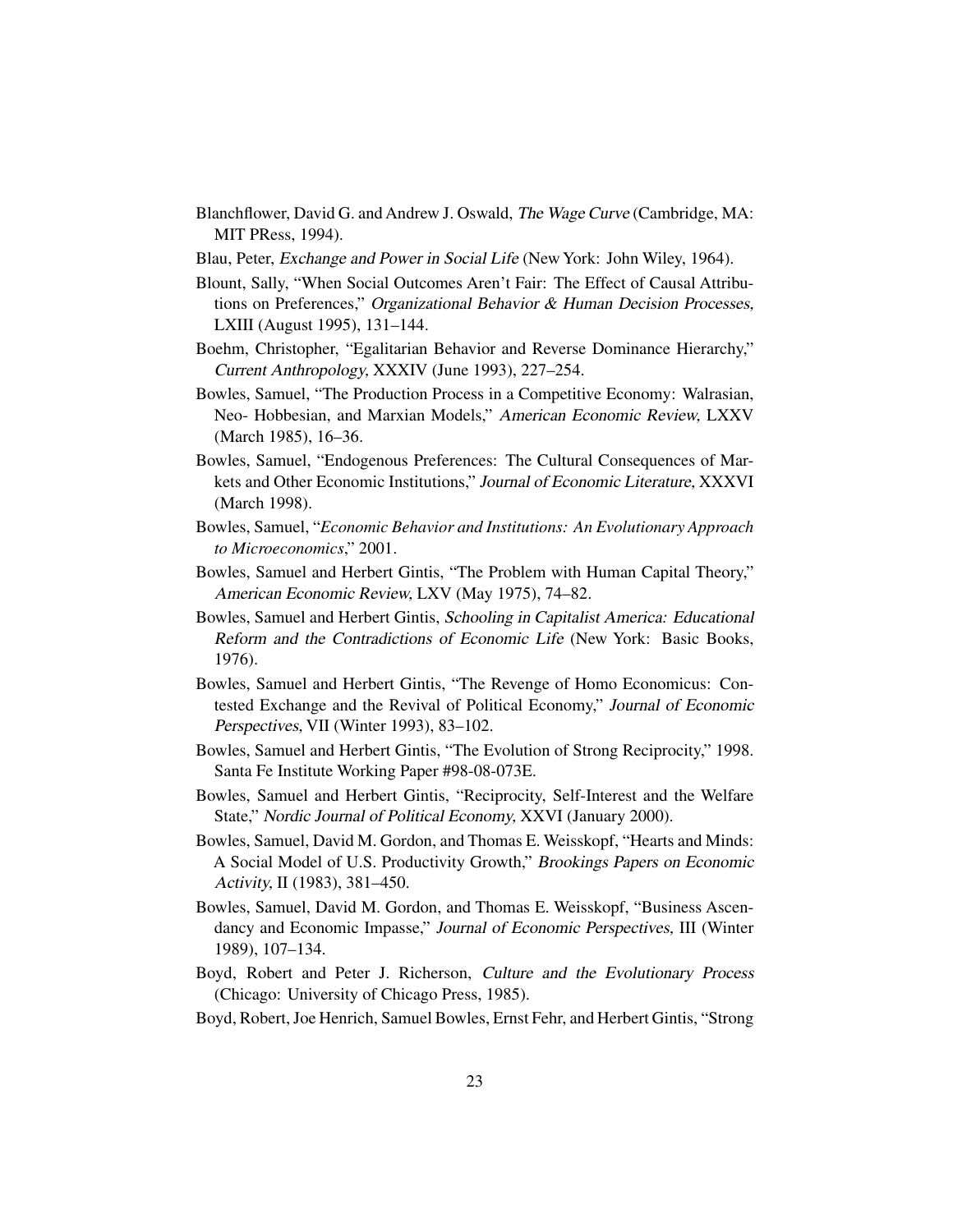Reciprocity and Experimental Anthropology," forthcoming. Volume in Preparation.

- Calvo, Guillermo, "Quasi-Walrasian Theories of Unemployment," American Economic Review, LXIX (May 1979), 102–107.
- Camerer, Colin and Richard Thaler, "Ultimatums, Dictators, and Manners," Journal of Economic Perspectives, IX (1995), 209–219.
- Carmichael, H. Lorne, "Can Unemployment be Involuntary? The Supervision Perspective," American Economic Review, LXXV (1985), 1213–14.
- Cavalli-Sforza, Luigi L. and Marcus W. Feldman, Cultural Transmission and Evolution (Princeton, NJ: Princeton University Press, 1981).
- Coase, Ronald H., "The Nature of the Firm," Economica, IV (November 1937), 386–405.
- Dawes, Robyn M., J. C. Van de Kragt, and John M. Orbell, "Not Me or Thee, but We: The Importance of Group Identity in Eliciting Cooperation in Dilemma Situations: Experimental Manipulations," Acta Psychologica, LXVIII (1988), 83–97.
- Dickens, William T., Lawrence F. Katz, Kevin Lang, and Lawrence H. Summers, "Employee Crime and the Monitoring Puzzle," Journal of Law and Economics, VII (1989), 331–347.
- Durham, William H., Coevolution: Genes, Culture, and Human Diversity (Stanford: Stanford University Press, 1991).
- Durlauf, Steven, "Neighborhood Feedbacks, Endogenous Stratification, and Income Inequality," in Dynamic Disequilibrium Modelling (Cambridge, UK: Cambridge University Press, 1996).
- Edgerton, Robert B., The Individual in Cultural Adaptation (Berkeley: University of California Press, 1971).
- Fehr, Ernst and Armin Falk, "Wage Rigidity in a Competitive Incomplete Contract Market," Journal of Political Economy, CVII (February 1999), 106–134.
- Fehr, Ernst and Simon Gächter, "Cooperation and Punishment," American Economic Review, (1999). forthcoming.
- Fehr, Ernst, Georg Kirchsteiger, and Arno Riedl, "Gift Exchange and Reciprocity in Competitive Experimental Markets," European Economic Review, XLII (1998), 1–34.
- Fehr, Ernst, Simon Gächter, Erich Kirchler, and Andreas Weichbold, "When Social Norms Overpower Competition—Gift Exchange in Labor Markets," Journal of Labor Economics, XVI (April 1998), 324–351.
- Fong, Christina, "Social Insurance or Conditional Generosity: The Role of Beliefs about Self- and Exogenous-Determination of Incomes in Redistributive Politics,"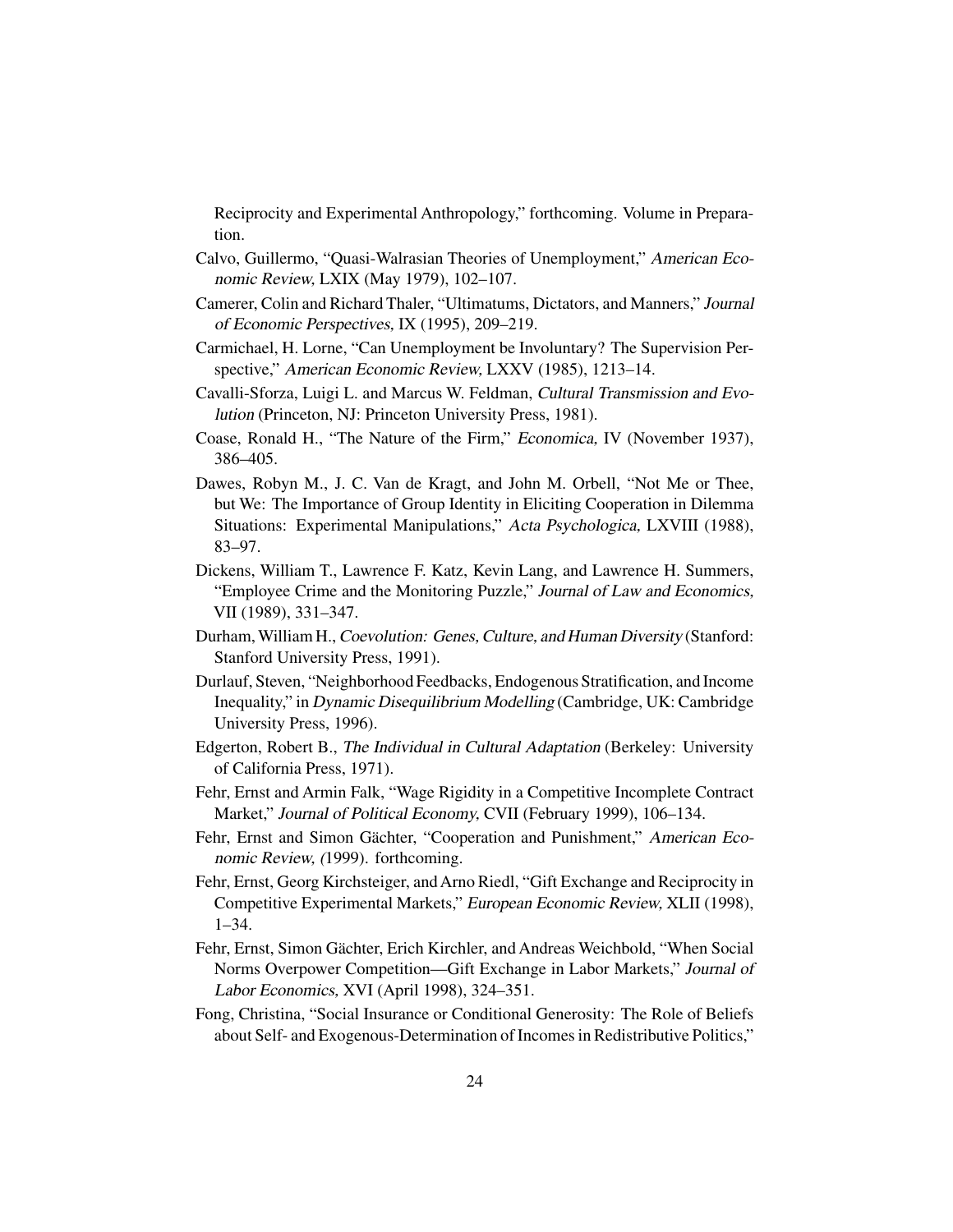2000. Washington University Department of Political Science.

- Gächter, Simon, "Do Workers Pay Entrance Fees in Efficiency Wage Markets?," 1998. University of Zurich.
- Gächter, Simon and Ernst Fehr, "Collective Action as Social Exchange," Journal of Economic Behavior and Organization, (1999).
- Geanakoplos, John and Heraklis M. Polemarchakis, "Existence, Regularity, and Constrained Suboptimality of Competitive Allocations When the Asset Market Is Incomplete," in Gerard Debreu ed. General Equilibrium Theory Vol. 2 (Cheltenham, UK: Elgar, 1996) , 67–97.
- Gintis, Herbert, "A Radical Analysis of Welfare Economics and Individual Development," Quarterly Journal of Economics, LXXXVI (November 1972), 572– 599.
- Gintis, Herbert, "The Nature of the Labor Exchange and the Theory of Capitalist Production," Review of Radical Political Economics, VIII (Summer 1976), 36– 54.
- Gintis, Herbert, "The Power to Switch: On the Political Economy of Consumer Sovereignty," in Samuel Bowles, Richard C. Edwards, and William G. Shepherd eds. Unconventional Wisdom: Essays in Honor of John Kenneth Galbraith (New York: Houghton-Mifflin, 1989) , 65–80.
- Gintis, Herbert, Game Theory Evolving (Princeton, NJ: Princeton University Press, 2000).
- Glaeser, Edward, David Laibson, Jose A. Scheinkman, and Christine L. Soutter, "What is Social Capital: The Determinants of Trust and Trustworthiness," 1999. NBER Working Paper No. 7216.
- Güth, Werner and Reinhard Tietz, "Ultimatum Bargaining Behavior: A Survey and Comparison of Experimental Results," Journal of Economic Psychology, XI (1990), 417–449.
- Hamilton, W. D., "Innate Social Aptitudes of Man: an Approach from Evolutionary Genetics," in Robin Fox ed. Biosocial Anthropology (NewYork: John Wiley and Sons, 1975) , 115–132.
- Hayek, F. A., "The Use of Knowledge in Society," American Economic Review, XXXV (September 1945), 519–530.
- Henrich, Joe, "Does Culture Matter in Economic Behavior? Ultimatum Game Bargaining among the Machiguenga," American Economic Review, (June 2000).
- Hoff, Karla and Andrew B. Lyon, "Non-Leaky Buckets: Optimal Redistributive Taxation and Agency Costs," Journal of Public Economics, XXVI (1995), 365– 390.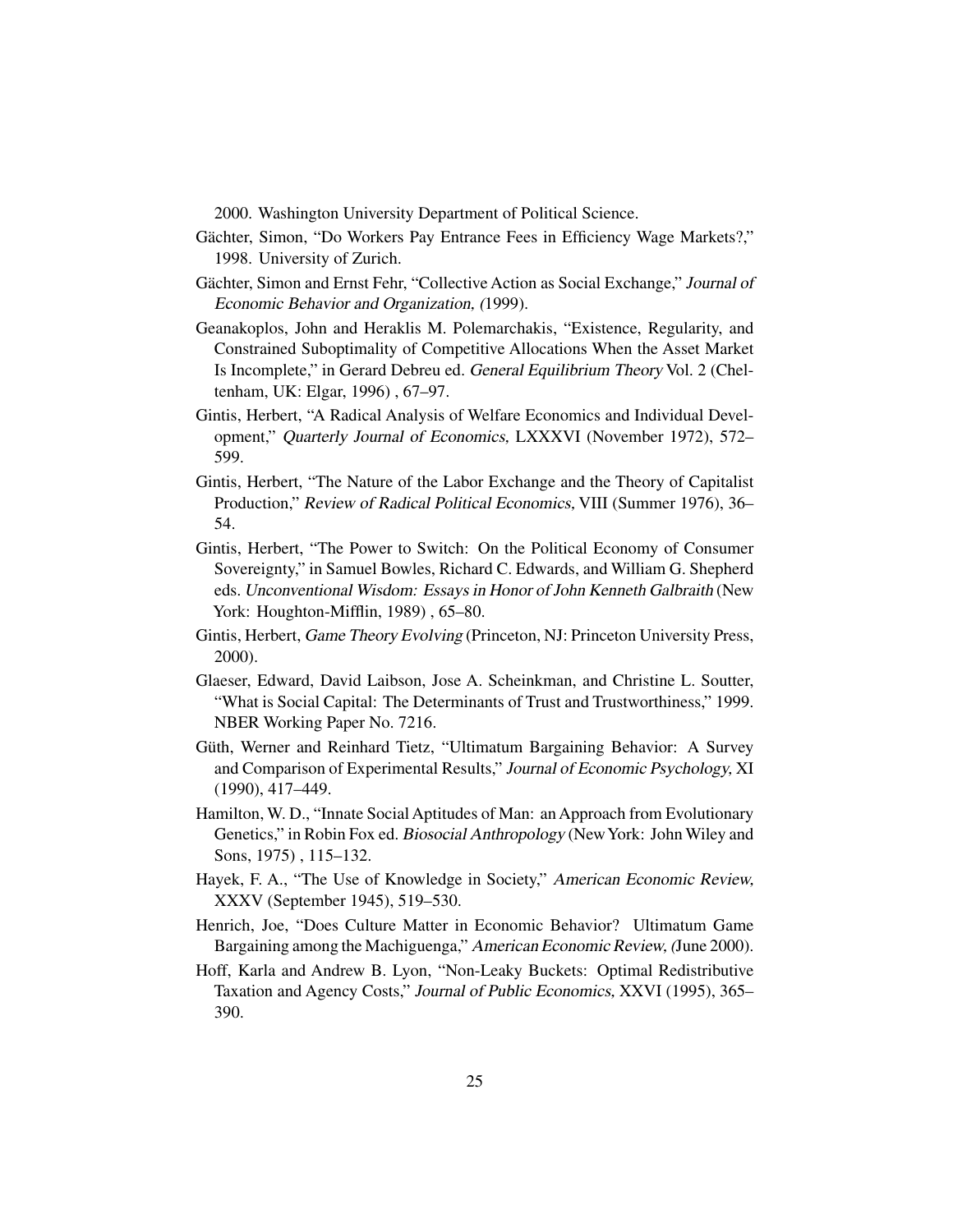- Hoffman, Elizabeth, Kevin McCabe, Keith Shachat, and Vernon L. Smith, "Preferences, Property Rights, and Anonymity in Bargaining Games," Games and Economic Behavior, VII (1994), 346–380.
- Hölmstrom, Bengt, "Moral Hazard and Observability," Bell Journal of Economics, X (Spring 1979), 74–91.
- Hölmstrom, Bengt, "Moral Hazard in Teams," Bell Journal of Economics, VII (1982), 324–340.
- Hume, David, Essays: Moral, Political and Literary (London: Longmans, Green, 1898[1754]).
- Kahan, Dan M., "Social Influence, Social Meaning, and Deterrence," Virginia Law Review, LXXXIII (1997), 349ff.
- Kahneman, Daniel, Jack L. Knetch, and Richard H. Thaler, "Fairness and the Assumptions of Economics," Journal of Business, LIX (1986), S285-300.
- Kohn, Melvin, Class and Conformity (Homewood, IL: Dorsey Press, 1969).
- Kohn, Melvin et al., "Position in the Class Structure and Psychological Functioning in the U.S., Japan, and Poland," American Journal of Sociology, XCV (January 1990), 964–1008.
- Kollock, Peter, "The Emergence of Exchange Structures: An Experimental Study of Uncertainty, Commitment, and Trust," American Journal of Sociology, C (September 1994), 313–345.
- Kollock, Peter, "Transforming Social Dilemmas: Group Identity and Cooperation," in Peter Danielson ed. Modeling Rational and Moral Agents (Oxford: Oxford University Press, 1997).
- Laffont, Jean Jacques and Mohamed Salah Matoussi, "Moral Hazard, Financial Constraints, and Share Cropping in El Oulja," Review of Economic Studies, LXII (1995), 381–399.
- Lange, Oskar and F. M. Taylor, On the Economic Theory of Socialism(Minneapolis: University of Minnesota Press, 1938).
- Ledyard, J. O., "Public Goods: A Survey of Experimental Research," in J. H. Kagel and A. E. Roth eds. The Handbook of Experimental Economics (Princeton, NJ: Princeton University Press, 1995) , 111–194.
- Lerner, Abba, "The Economics and Politics of Consumer Sovereignty," American Economic Review, LXII (May 1972), 258–266.
- Loewenstein, George, "Experimental Economics from the Vantage Point of View of Behavioural Economics," Economic Journal, CIX (February 1999), F25–F34.
- Loury, Glen, "Intergenerational Transfers and the Distribution of Earnings," Econometrica, XLIX (1981), 843–67.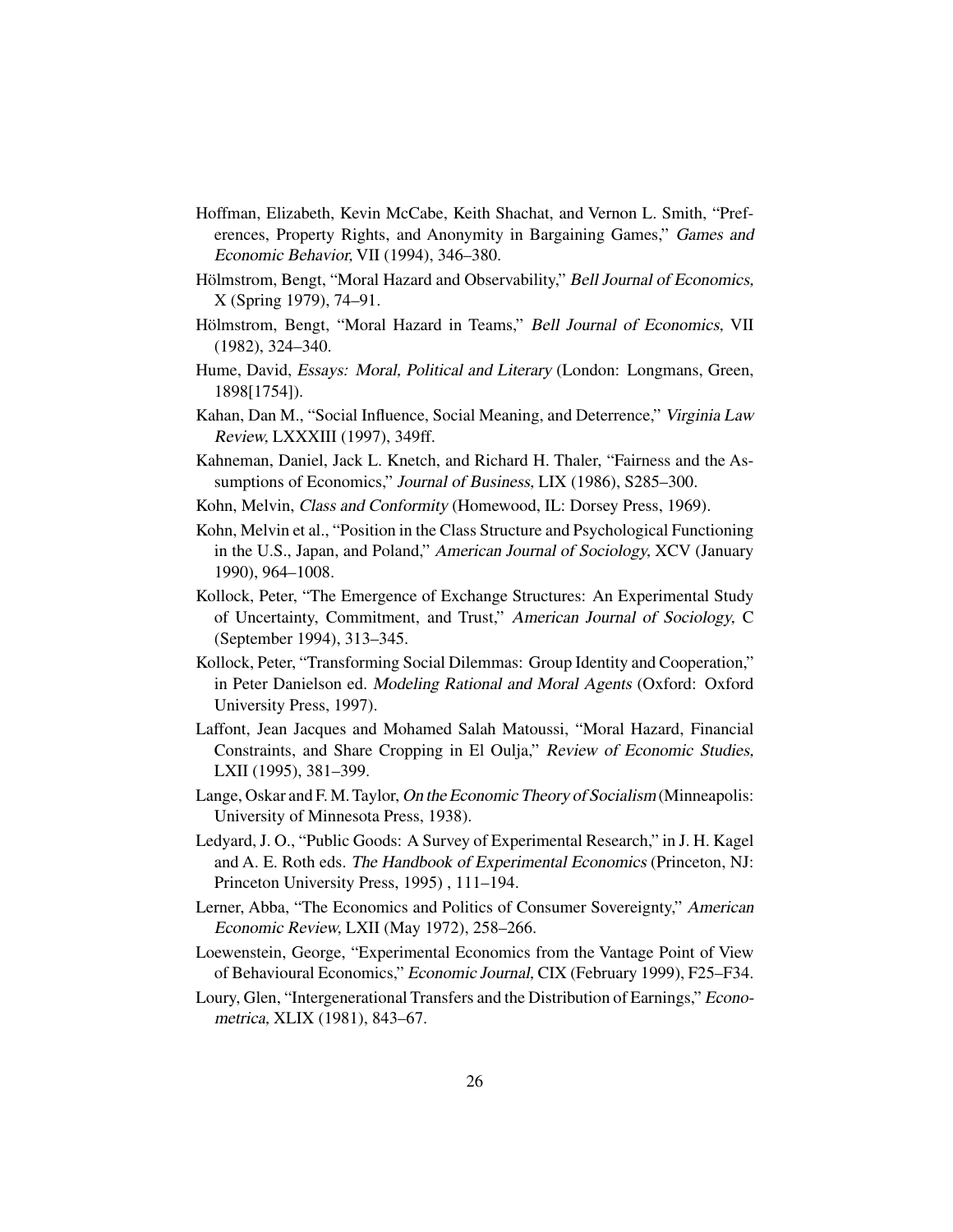- Luce, R. Duncan and Howard Raiffa, Games and Decisions(NewYork: John Wiley, 1957).
- MacLeod, Bentley W. and James M. Malcomson, "Wage Premiums and Profit Maximization in Efficiency Wage Models," European Economic Review, XXXVII (August 1993), 1123–1249.
- Magill, Michael and Martine Quinzii, Theory of Incomplete Markets (Cambridge, MA: MIT Press, 1996).
- Marglin, Stephen, "What Do Bosses Do?," Review of Radical Political Economics, VI (Summer 1974), 60–112.
- Marshall, Alfred, Principles of Economics (Eighth Edition) (London: MacMillan, 1930).
- Mill, John Stuart, On Socialism (Buffalo: Prometheus Books, 1976).
- Nash, John F., "Two-Person Cooperative Games," Econometrica, XXI (1953), 128– 140.
- Ostrom, Elinor, Governing the Commons: The Evolution of Institutions for Collective Action (Cambridge, UK: Cambridge University Press, 1990).
- Ostrom, Elinor, James Walker, and Roy Gardner, "Covenants with and without a Sword: Self-Governance Is Possible," American Political Science Review, LXXXVI (June 1992), 404–417.
- Robbins, Lionel, An Essay on the Nature & Significance of Economic Science (London: Macmillan, 1935).
- Ross, L. and A. Ward, "Naive Realism: Implications for Social Conflict and Misunderstanding," in E. S. Reed, E. Turiel, and T. Brown eds. Values and Knowledge (Mahwah, NJ: Lawrence Erlbaum Associates, 1996).
- Roth, Alvin E., Vesna Prasnikar, Masahiro Okuno-Fujiwara, and Shmuel Zamir, "Bargaining and Market Behavior in Jerusalem, Ljubljana, Pittsburgh, and Tokyo: An Experimental Study," American Economic Review, LXXXI (December 1991), 1068–1095.
- Sally, David, "Conversation and Cooperation in Social Dilemmas," Rationality and Society, VII (January 1995), 58–92.
- Schumpeter, Joseph, Capitalism, Socialism, and Democracy (New York: Harper & Row, 1942).
- Shapiro, Carl and Joseph Stiglitz, "Unemployment as a Worker Discipline Device," American Economic Review, LXXIV (June 1984), 433–444.
- Siamwalla, Ammar, "Farmers and Middlemen: Aspects of Agricultural Marketing in Thailand," Economic Bulletin for Asia and the Pacific, XXXIX (June 1978), 38–50.